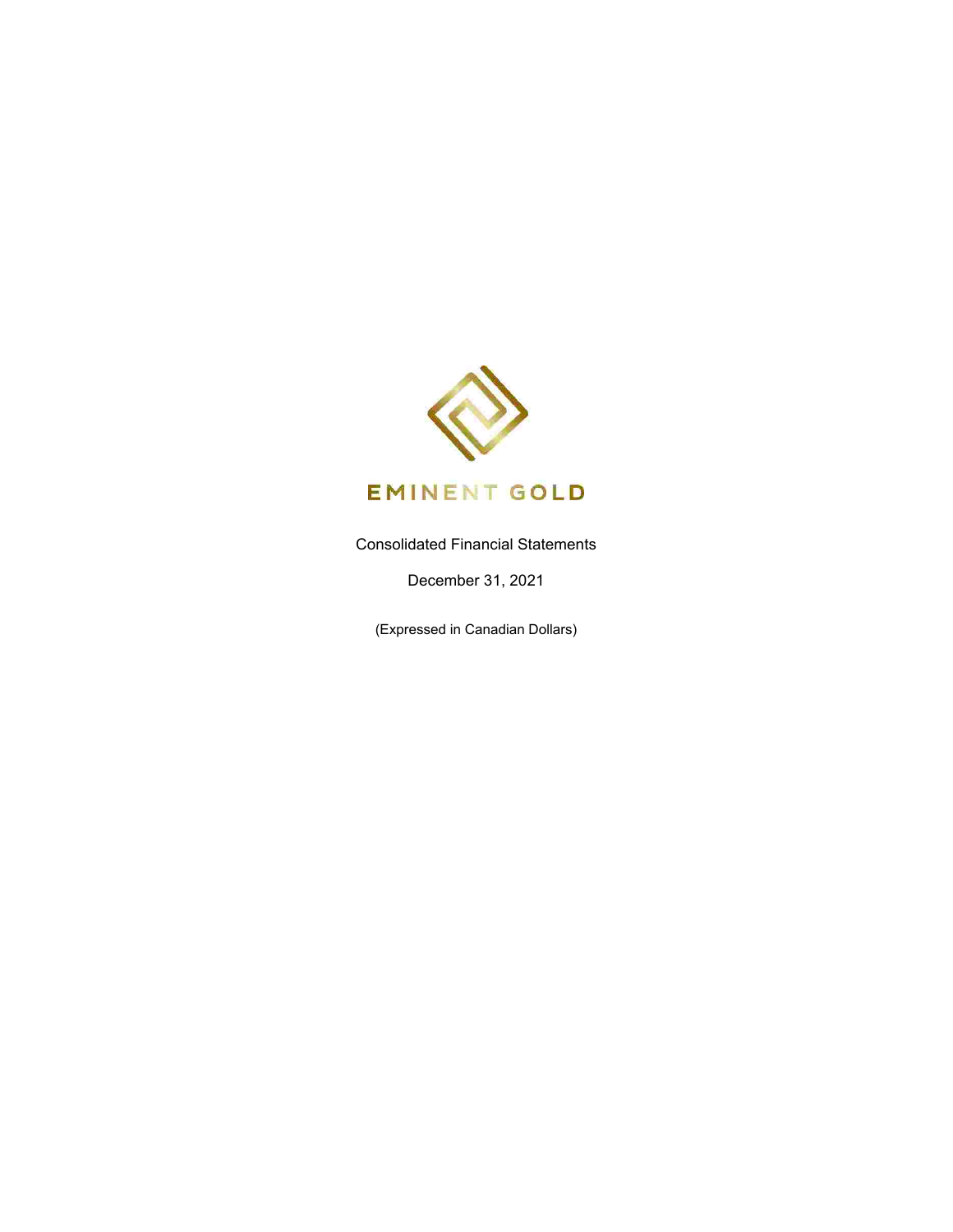

DALE MATHESON CARR-HILTON LABONTE LLP CHARTERED PROFESSIONAL ACCOUNTANTS

#### **INDEPENDENT AUDITOR'S REPORT**

To the Shareholders of Eminent Gold Corp.

#### **Opinion**

We have audited the consolidated financial statements of Eminent Gold Corp. (the "Company"), which comprise the consolidated statements of financial position as at December 31, 2021 and 2020, and the consolidated statements of comprehensive loss, consolidated changes in shareholders' equity and consolidated statements of cash flows for the years then ended, and notes to the consolidated financial statements, including a summary of significant accounting policies (collectively referred to as the "financial statements").

In our opinion, the accompanying financial statements present fairly, in all material respects, the financial position of the Company as at December 31, 2021 and 2020, and its financial performance and its cash flows for the years then ended in accordance with International Financial Reporting Standards.

#### **Basis for Opinion**

We conducted our audit in accordance with Canadian generally accepted auditing standards. Our responsibilities under those standards are further described in the *Auditor's Responsibilities for the Audit of the Financial Statements* section of our report. We are independent of the Company in accordance with the ethical requirements that are relevant to our audit of the financial statements in Canada, and we have fulfilled our other ethical responsibilities in accordance with these requirements. We believe that the audit evidence we have obtained is sufficient and appropriate to provide a basis for our opinion.

#### **Material Uncertainty Related to Going Concern**

We draw attention to Note 1 to the financial statements, which describes matters and conditions that indicate the existence of a material uncertainty that may cast significant doubt about the Company's ability to continue as a going concern. Our opinion is not modified in respect of this matter.

#### **Other Information**

Management is responsible for the other information. The other information comprises the information included in Management's Discussion and Analysis.

Our opinion on the financial statements does not cover the other information and we do not express any form of assurance conclusion thereon.

In connection with our audit of the financial statements, our responsibility is to read the other information identified above and, in doing so, consider whether the other information is materially inconsistent with the financial statements or our knowledge obtained in the audit, or otherwise appears to be materially misstated. If, based on the work we have performed, we conclude that there is a material misstatement of this other information, we are required to report that fact. We have nothing to report in this regard.

#### **Responsibilities of Management and Those Charged with Governance for the Financial Statements**

Management is responsible for the preparation and fair presentation of the financial statements in accordance with International Financial Reporting Standards, and for such internal control as management determines is necessary to enable the preparation of financial statements that are free from material misstatement, whether due to fraud or error.

In preparing the financial statements, management is responsible for assessing the Company's ability to continue as a going concern, disclosing, as applicable, matters related to going concern and using the going concern basis of accounting unless management either intends to liquidate the Company or to cease operations, or has no realistic alternative but to do so.

Those charged with governance are responsible for overseeing the Company's financial reporting process.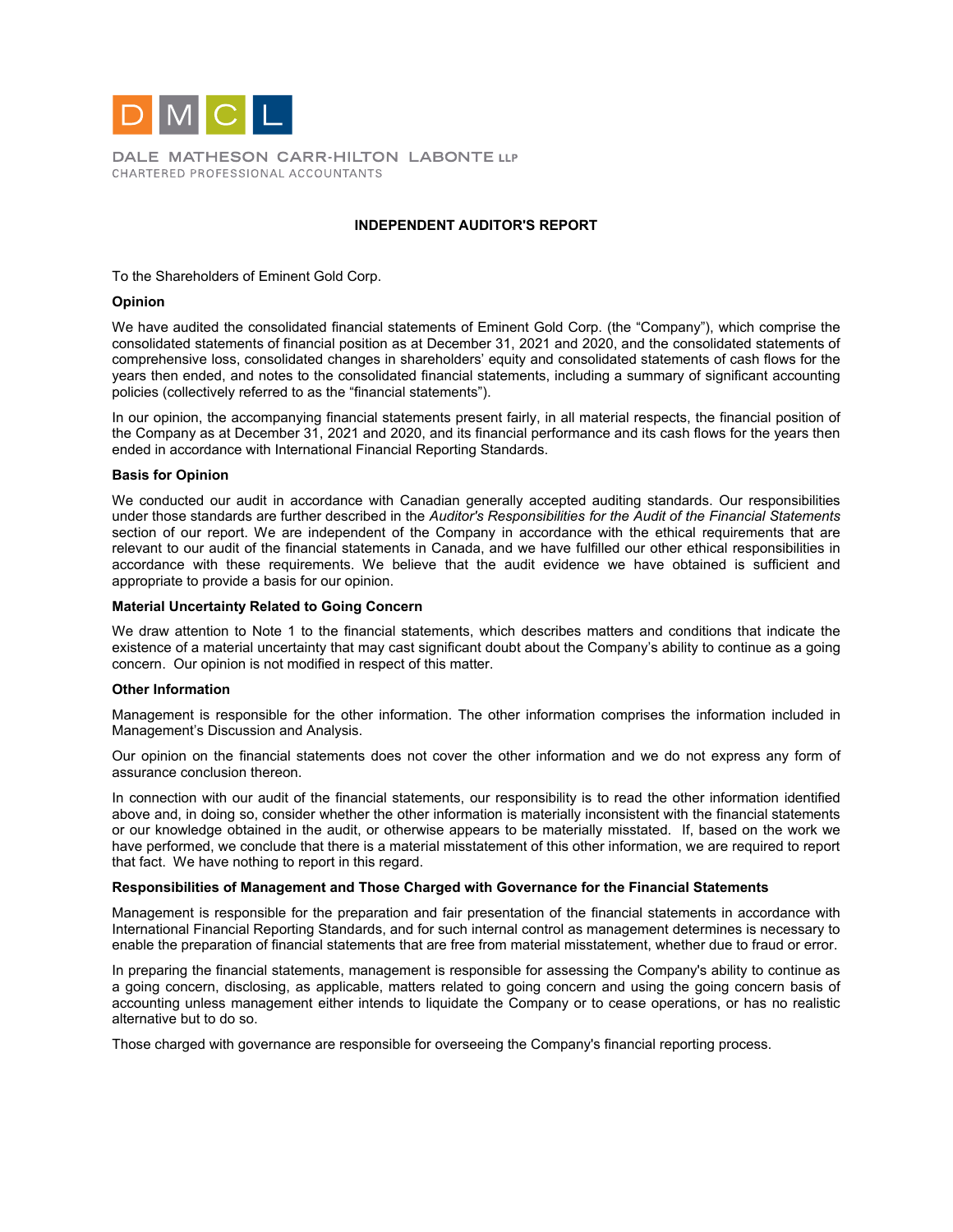#### **Auditor's Responsibilities for the Audit of the Financial Statements**

Our objectives are to obtain reasonable assurance about whether the financial statements as a whole are free from material misstatement, whether due to fraud or error, and to issue an auditor's report that includes our opinion. Reasonable assurance is a high level of assurance, but is not a guarantee that an audit conducted in accordance with Canadian generally accepted auditing standards will always detect a material misstatement when it exists. Misstatements can arise from fraud or error and are considered material if, individually or in the aggregate, they could reasonably be expected to influence the economic decisions of users taken on the basis of these financial statements. As part of an audit in accordance with Canadian generally accepted auditing standards, we exercise professional judgment and maintain professional skepticism throughout the audit. We also:

- Identify and assess the risks of material misstatement of the financial statements, whether due to fraud or error, design and perform audit procedures responsive to those risks, and obtain audit evidence that is sufficient and appropriate to provide a basis for our opinion. The risk of not detecting a material misstatement resulting from fraud is higher than for one resulting from error, as fraud may involve collusion, forgery, intentional omissions, misrepresentations, or the override of internal control.
- Obtain an understanding of internal control relevant to the audit in order to design audit procedures that are appropriate in the circumstances, but not for the purpose of expressing an opinion on the effectiveness of the Company's internal control.
- Evaluate the appropriateness of accounting policies used and the reasonableness of accounting estimates and related disclosures made by management.
- Conclude on the appropriateness of management's use of the going concern basis of accounting and based on the audit evidence obtained, whether a material uncertainty exists related to events or conditions that may cast significant doubt on the Company's ability to continue as a going concern. If we conclude that a material uncertainty exists, we are required to draw attention in our auditor's report to the related disclosures in the financial statements or, if such disclosures are inadequate, to modify our opinion. Our conclusions are based on the audit evidence obtained up to the date of our auditor's report. However, future events or conditions may cause the Company to cease to continue as a going concern.
- Evaluate the overall presentation, structure and content of the financial statements, including the disclosures, and whether the financial statements represent the underlying transactions and events in a manner that achieves fair presentation.

We communicate with those charged with governance regarding, among other matters, the planned scope and timing of the audit and significant audit findings, including any significant deficiencies in internal control that we identify during our audit.

We also provide those charged with governance with a statement that we have complied with relevant ethical requirements regarding independence, and to communicate with them all relationships and other matters that may reasonably be thought to bear on our independence, and where applicable, related safeguards.

The engagement partner on the audit resulting in this independent auditor's report is Barry Hartley.

Ducc

**DALE MATHESON CARR-HILTON LABONTE LLP CHARTERED PROFESSIONAL ACCOUNTANTS** Vancouver, BC

April 29, 2022



An independent firm associated with Moore Global Network Limited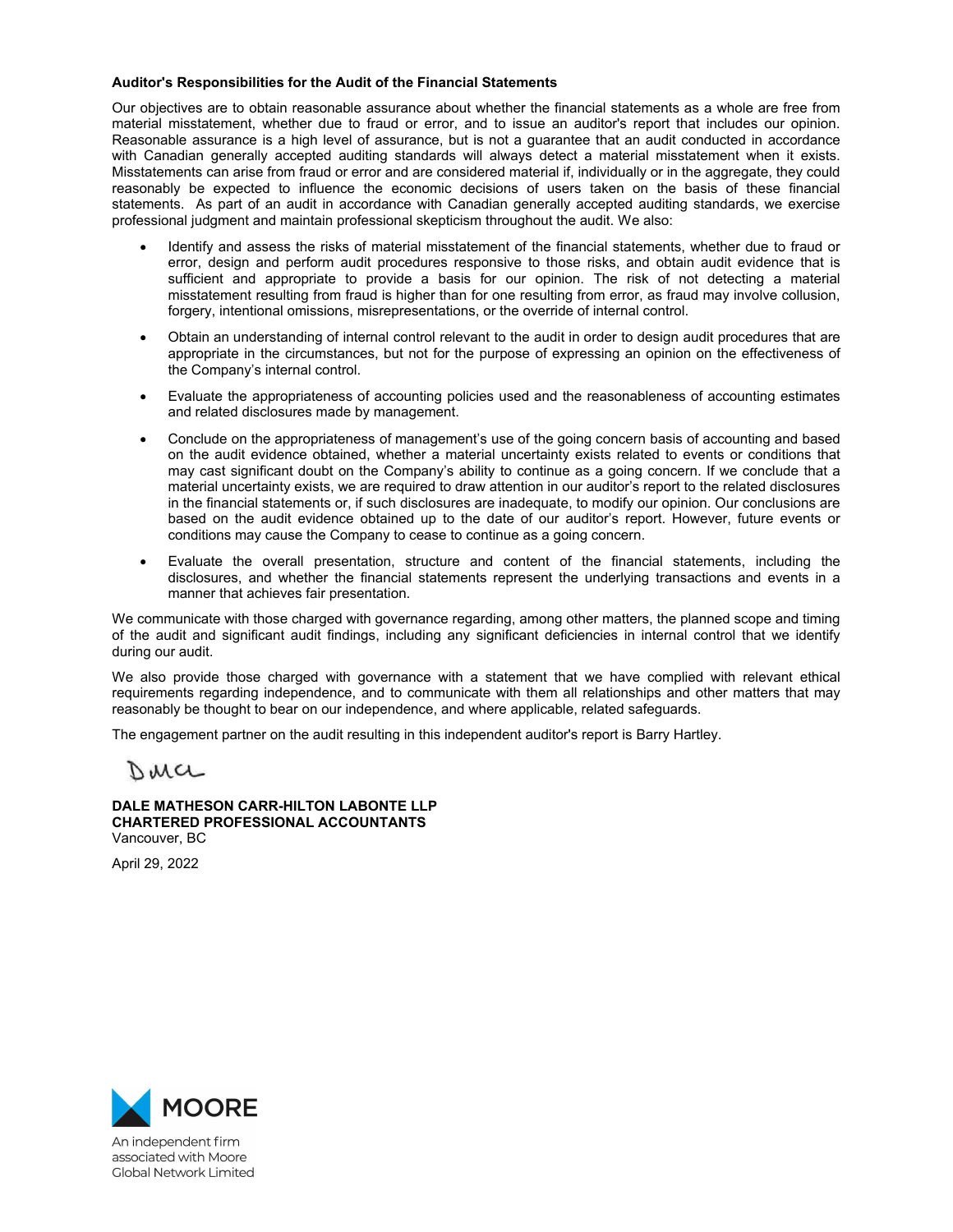# Consolidated Statements of Financial Position

(Expressed in Canadian dollars)

|                                                                                  | December 31, |                                       | December 31, |                                     |
|----------------------------------------------------------------------------------|--------------|---------------------------------------|--------------|-------------------------------------|
|                                                                                  |              | 2021                                  |              | 2020                                |
| Assets                                                                           |              |                                       |              |                                     |
| <b>Current assets</b>                                                            |              |                                       |              |                                     |
| Cash<br>Receivables (Note 3)<br>Prepaid expenses                                 | \$           | 1,163,520<br>29,695<br>380,060        | \$           | 1,564,945<br>22,265<br>43,310       |
| Total current assets                                                             |              | 1,573,275                             |              | 1,630,520                           |
| Exploration and evaluation assets (Note 4)                                       |              | 3,352,110                             |              | 783,567                             |
| <b>Total assets</b>                                                              | \$           | 4,925,385                             | \$           | 2,414,087                           |
| Liabilities and shareholders' equity                                             |              |                                       |              |                                     |
| <b>Current liabilities</b>                                                       |              |                                       |              |                                     |
| Accounts payable and accrued liabilities (Notes 5 and 8)                         | \$           | 277,866                               | \$           | 133,624                             |
| <b>Total liabilities</b>                                                         |              | 277,866                               |              | 133,624                             |
| Shareholders' equity                                                             |              |                                       |              |                                     |
| Share capital (Note 7)<br>Share-based payment reserve (Note 7)<br><b>Deficit</b> |              | 7,519,321<br>1,056,473<br>(3,928,275) |              | 4,179,400<br>816,483<br>(2,715,420) |
| Total shareholders' equity                                                       |              | 4,647,519                             |              | 2,280,463                           |
| Total liabilities and shareholders' equity                                       | \$           | 4,925,385                             | \$           | 2,414,087                           |

Nature of and continuance of operations (Note 1) Subsequent events (Note 11)

Approved on behalf of the Board on April 29, 2022:

*/s/ "Paul Sun" /s/ "Martin Bajic"*

Paul Sun, Director **Martin Bajic, Director** Martin Bajic, Director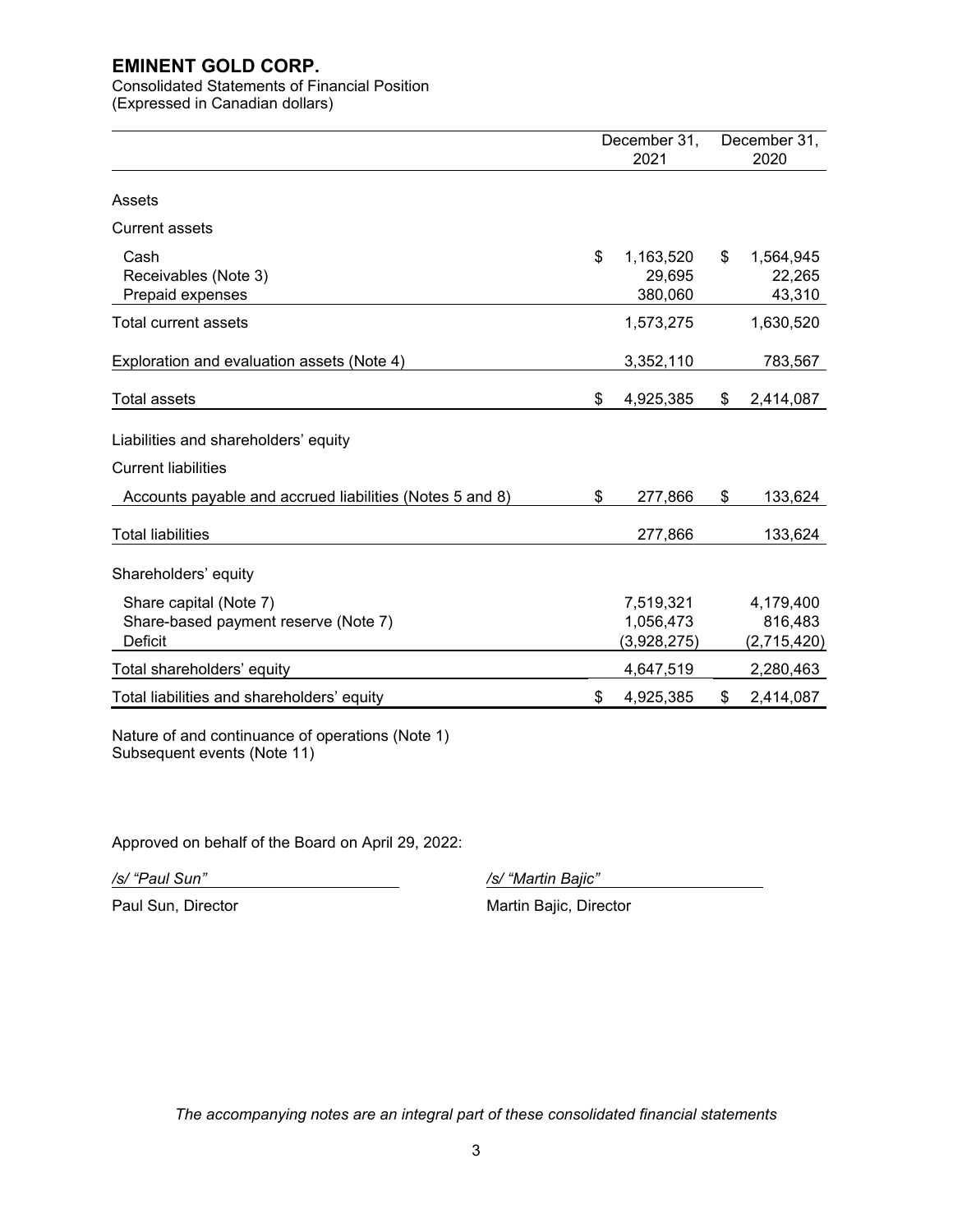# Consolidated Statements of Comprehensive Loss

(Expressed in Canadian dollars)

|                                                                      | Year<br>Ended<br>December 31, |            |              | Year<br>Ended |
|----------------------------------------------------------------------|-------------------------------|------------|--------------|---------------|
|                                                                      |                               |            | December 31, |               |
|                                                                      |                               | 2021       |              | 2020          |
| <b>Expenses</b>                                                      |                               |            |              |               |
| General and administrative (Note 8)                                  | \$                            | 76,289     | \$           | 24,616        |
| Professional fees                                                    |                               | 121,566    |              | 81,887        |
| Insurance                                                            |                               | 31,853     |              | 4,444         |
| Marketing and shareholder communication                              |                               | 108,147    |              | 3,455         |
| Consulting fees (Note 8)                                             |                               | 294,555    |              | 310,408       |
| Transfer agent and filing fees                                       |                               | 69,670     |              | 30,444        |
| Stock based compensation (Notes 7 and 8)                             |                               | 239,990    |              | 680,666       |
| Property investigation and exploration (Note 8)                      |                               | 270,785    |              | 136,668       |
| Net and comprehensive loss                                           | \$                            | 1,212,855  | \$           | 1,272,588     |
|                                                                      |                               |            |              |               |
| Basic and diluted loss per share                                     | \$                            | (0.03)     | \$           | (0.04)        |
|                                                                      |                               |            |              |               |
| Weighted average number of shares outstanding - basic and<br>diluted |                               | 38,800,239 |              | 28,296,412    |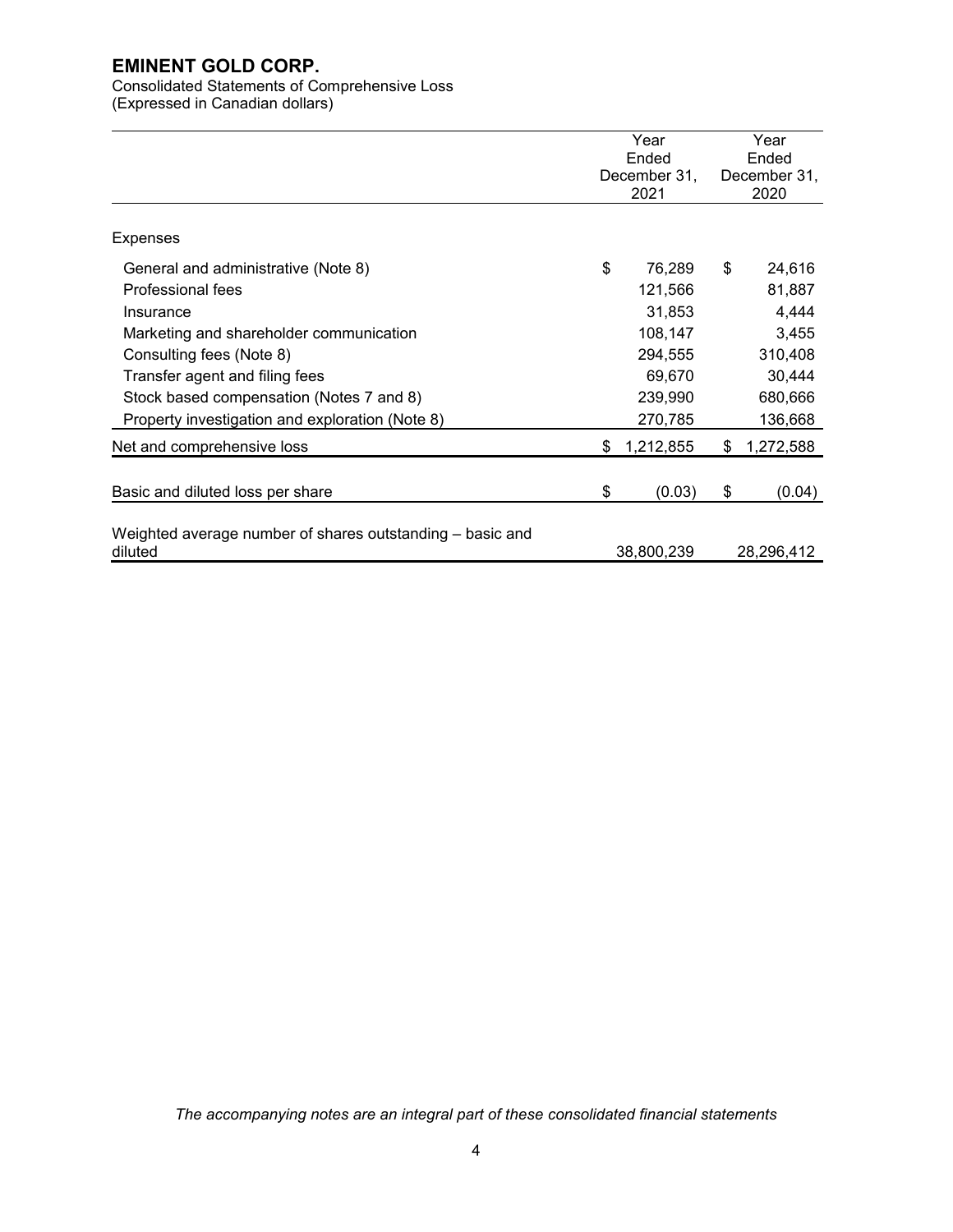Consolidated Statement of Changes in Shareholders' Equity (Expressed in Canadian dollars)

| Share capital                                                                                                                                      |                                    |                                                     |                    |                   |                                              |  |
|----------------------------------------------------------------------------------------------------------------------------------------------------|------------------------------------|-----------------------------------------------------|--------------------|-------------------|----------------------------------------------|--|
|                                                                                                                                                    | Number                             | Share-based<br>payment reserve<br>Deficit<br>Amount |                    |                   | shareholders'<br>equity                      |  |
| Balance, December 31, 2019<br>Shares issued for cash (Note 7)                                                                                      | 25.030.800<br>11,000,080           | .983,063<br>\$.<br>2.146.687                        | \$<br>135,817      | \$(1,442,832)     | \$<br>676,048<br>2,146,687                   |  |
| Shares issued for properties (Notes 4 and 7)<br>Stock based compensation (Note 7)<br>Net and comprehensive loss                                    | 155,000                            | 49,650                                              | 680,666            | (1,272,588)       | 49,650<br>680.666<br>(1,272,588)             |  |
| Balance, December 31, 2020<br>Shares issued for cash (Note 7)<br>Shares issued for properties (Notes 4 and 7)<br>Stock based compensation (Note 7) | 36,185,880<br>4,386,858<br>500,000 | 4,179,400<br>2,981,921<br>358,000                   | 816,483<br>239,990 | (2,715,420)       | 2,280,463<br>2,981,921<br>358,000<br>239,990 |  |
| Net and comprehensive loss                                                                                                                         |                                    |                                                     |                    | (1,212,855)       | (1, 212, 855)                                |  |
| Balance, December 31, 2021                                                                                                                         | 41,072,738                         | 7,519,321<br>S.                                     | 1,056,473<br>S.    | (3,928,275)<br>\$ | 4,647,519<br>S.                              |  |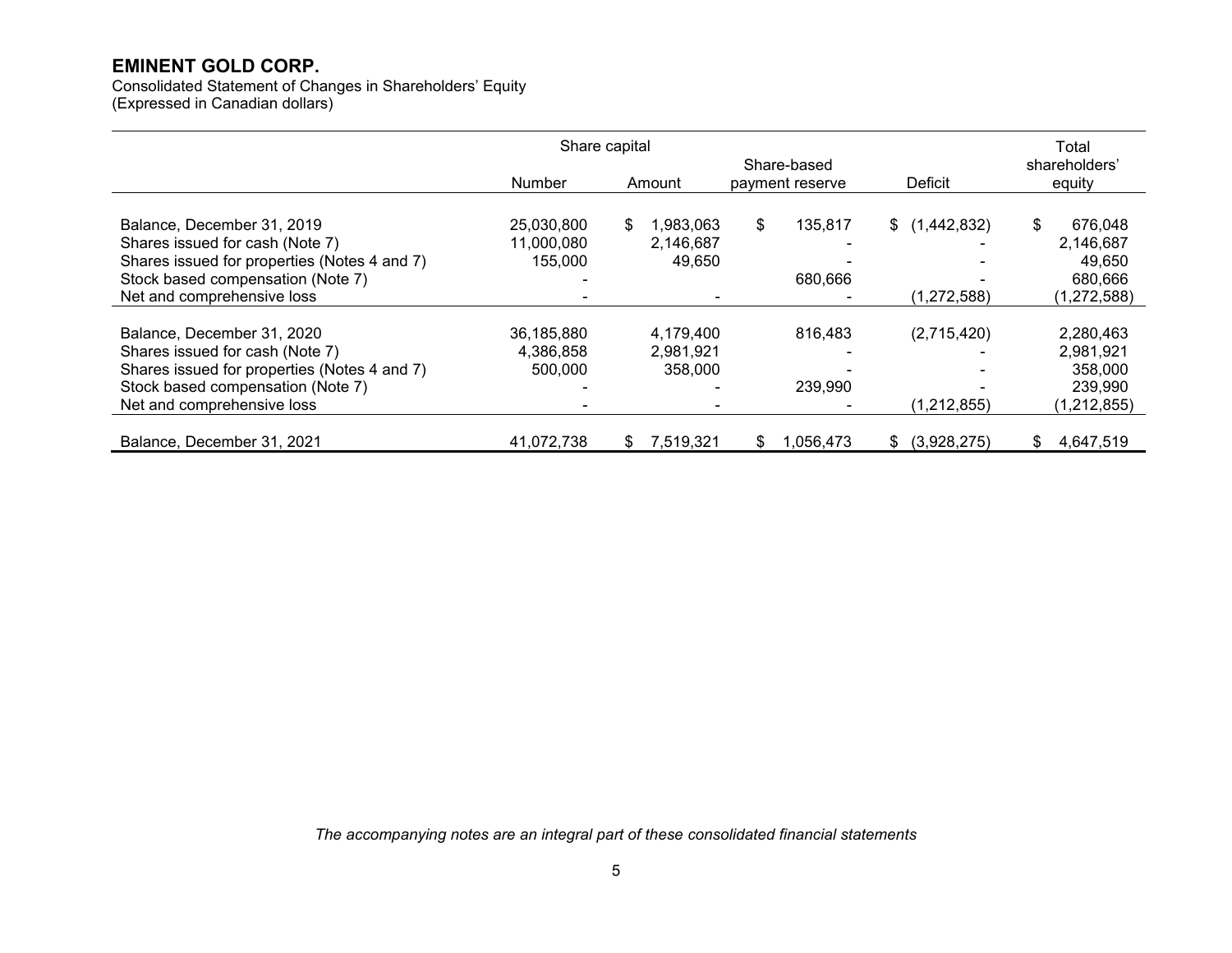# Consolidated Statements of Cash Flows

(Expressed in Canadian dollars)

|                                                       | Year |               | Year              |
|-------------------------------------------------------|------|---------------|-------------------|
|                                                       |      | Ended         | Ended             |
|                                                       |      | December 31,  | December 31,      |
|                                                       |      | 2021          | 2020              |
| Cash provided by (used in):                           |      |               |                   |
| Operating activities                                  |      |               |                   |
| Net loss                                              |      | \$(1,212,855) | \$<br>(1,272,588) |
| Adjustment for:                                       |      |               |                   |
| Stock based compensation                              |      | 239,990       | 680,666           |
| Changes in non-cash working capital items:            |      |               |                   |
| Receivable                                            |      | (7, 430)      | (20, 194)         |
| Prepaid expenses                                      |      | (336, 750)    | (43, 310)         |
| Accounts payable and accrued liabilities              |      | (42, 574)     | 82,552            |
| Net cash used in operating activities                 |      | (1,359,619)   | (627, 714)        |
|                                                       |      |               |                   |
| Investing activities                                  |      |               |                   |
| Exploration and evaluation activities                 |      | (2,023,727)   | (706, 637)        |
| Net cash used in investing activities                 |      | (2,023,727)   | (706, 637)        |
| <b>Financing activities</b>                           |      |               |                   |
| Proceeds from issuance of common shares, net of costs |      | 2,981,921     | 2,146,687         |
| Net cash from financing activities                    |      | 2,981,921     | 2,146,687         |
| Increase (decrease) in cash                           |      | (401, 425)    | 867,176           |
| Cash, beginning                                       |      | 1,564,945     | 697,769           |
| Cash, ending                                          | \$   | 1,163,520     | \$<br>1,564,945   |
|                                                       |      |               |                   |
| Non-cash investing activity:                          |      |               |                   |
| Value of shares issued to acquire properties          | \$   | 358,000       | \$<br>49,650      |
| Exploration and evaluation expenditures               | \$   | 186,816       | \$<br>27,280      |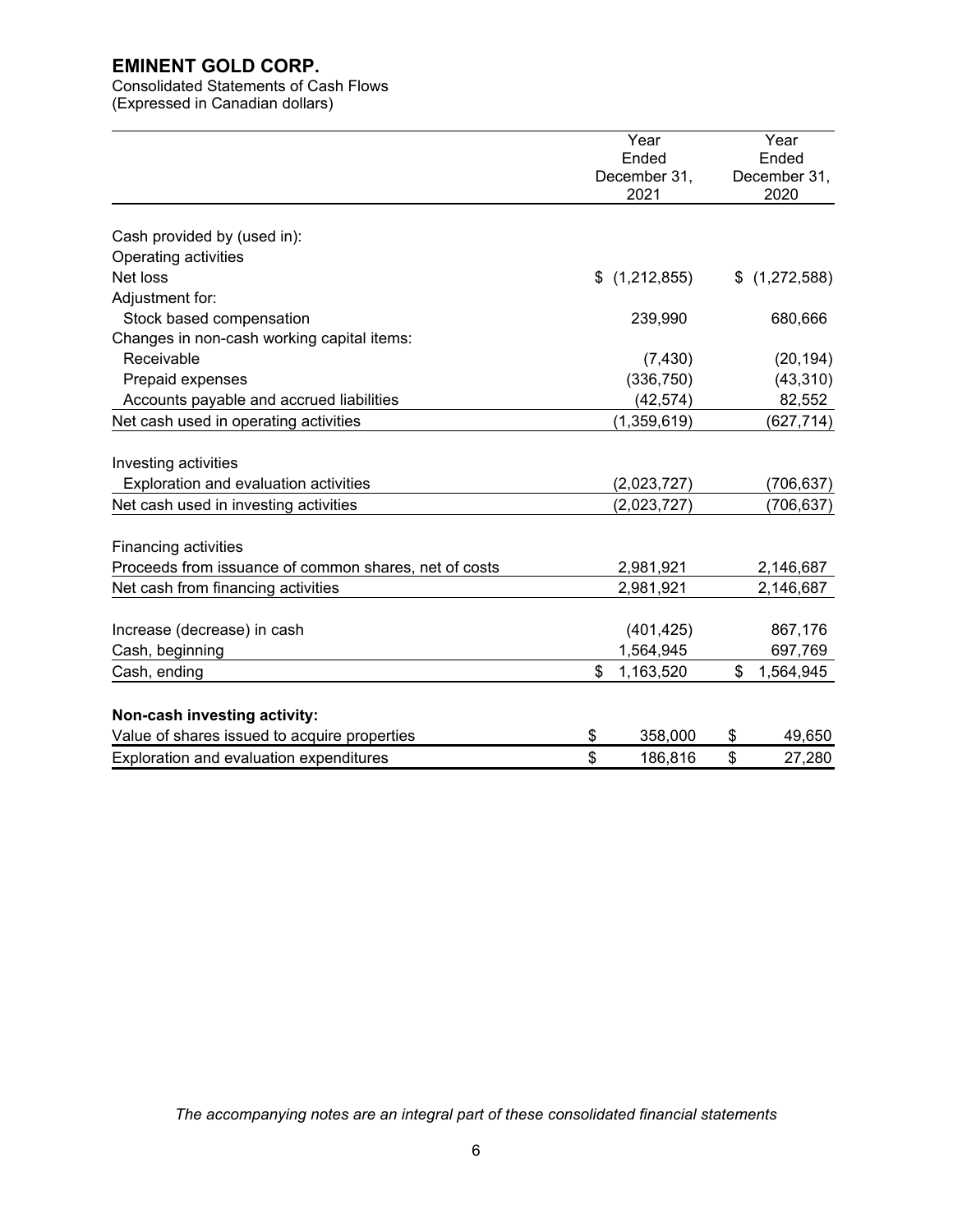Notes to the Consolidated Financial Statements For the year-ended December 31, 2021 (Expressed in Canadian dollars)

### **1. Nature and continuance of operations**

Eminent Gold Corp. (formerly Navy Resources Corp.) (the "Company") was incorporated in the province of British Columbia on May 5, 2011. The Company changed its name to Eminent Gold Corp. on February 10, 2021. The Company is engaged in the exploration and evaluation of resource properties. The Company's registered office is 1740-1177 West Hastings Street, Vancouver, British Columbia, V6E 2K3. The Company's shares are traded on the TSX Venture Exchange (the "Exchange") under the symbol "EMNT".

These financial statements have been prepared on the assumption that the Company will continue as a going concern, meaning it will continue in operation for the foreseeable future and will be able to realize assets and discharge liabilities in the ordinary course of operations. Different bases of measurement may be appropriate if the Company is not expected to continue operations for the foreseeable future. As at December 31, 2021, the Company has not generated any revenue and incurred a loss of \$1,212,855. The Company's continuation as a going concern is dependent on its ability to generate future cash flows and/or obtain additional financing. These factors indicate the existence of a material uncertainty that may cast significant doubt about the Company's ability to continue as a going concern. Management intends to finance operating costs over the next twelve months with cash on hand, loans from directors and companies controlled by directors and/or private placements of common stock. There is a risk that additional financing will not be available on a timely basis or on terms acceptable to the Company. These financial statements do not reflect any adjustments that may be necessary if the Company is unable to continue as a going concern.

# **2. Significant accounting policies**

(a) Basis of preparation

The financial statements of the Company have been prepared in accordance with International Financial Reporting Standards ("IFRS") as issued by the International Accounting Standards Board ("IASB") and interpretations of the International Financial Reporting Interpretations Committee ("IFRIC"). The financial statements have been prepared on an accrual basis and are based on historical costs modified where applicable. The financial statements are presented in Canadian dollars, which is the Company's functional currency.

The consolidated financial statements include the financial statements of the Company and its wholly owned inactive subsidiary Hot Springs Resources Corp. Intercompany balances and transactions are eliminated on consolidation.

(b) Use of estimates and assumptions

The preparation of financial statements in accordance with IFRS requires the Company to make estimates and assumptions concerning the future. The Company's management reviews these estimates and underlying assumptions on an ongoing basis, based on experience and other factors, including expectations of future events that are believed to be reasonable under the circumstances. Revisions to estimates are adjusted for prospectively in the period in which the estimates are revised.

Estimates and assumptions where there is significant risk of material adjustments to assets and liabilities in future accounting periods include the carrying value of exploration and evaluation assets, fair value measurements for financial instruments, the recoverability and measurement of deferred tax assets, provisions for restoration and environmental obligations and contingent liabilities.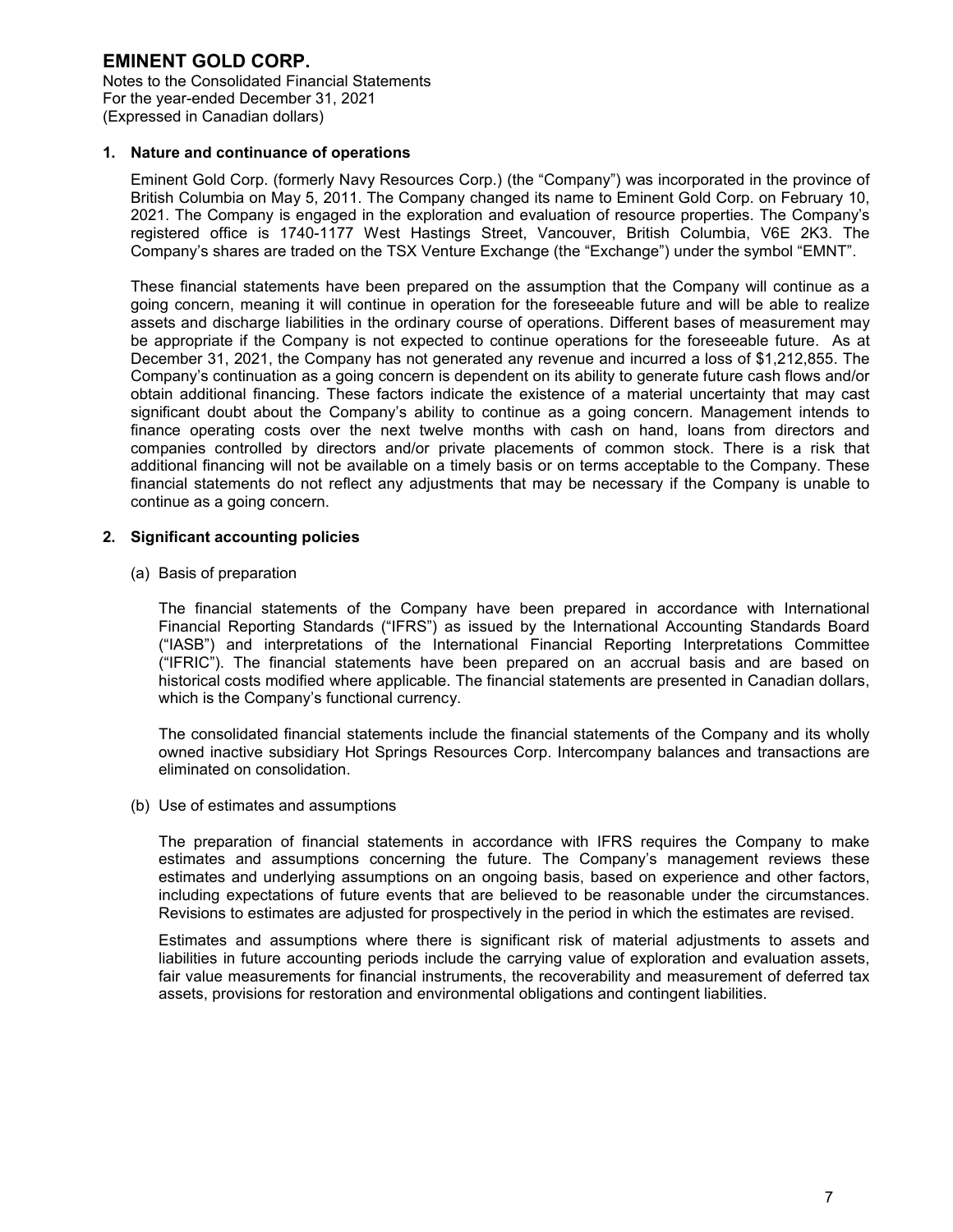Notes to the Consolidated Financial Statements For the year-ended December 31, 2021 (Expressed in Canadian dollars)

### **2. Significant accounting policies (continued)**

(c) Significant judgments

The preparation of financial statements in accordance with IFRS requires the Company to make judgments, apart from those involving estimates, in applying accounting policies. The most significant judgments applying to the Company's financial statements include:

- The assessment of the Company's ability to continue as a going concern and whether there are events or conditions that may give rise to significant uncertainty; and
- The classification / allocation of expenditures as exploration and evaluation expenditures or operating expenses.
- (d) Cash

Cash includes cash on hand deposits held on call with banks.

(e) Restoration, rehabilitation, and environmental obligations

The Company recognizes liabilities for statutory, contractual, constructive or legal obligations associated with the retirement of long-term assets, when those obligations result from the acquisition, construction, development or normal operation of the assets. The net present value of future restoration cost estimates arising from the decommissioning of plant and other site preparation work is capitalized to exploration and evaluation assets along with a corresponding increase in the restoration provision in the period incurred. Discount rates using a pre-tax rate that reflect the time value of money are used to calculate the net present value. The restoration asset will be depreciated on the same basis as other assets.

The increase in the restoration provision due to the passage of time is recognized as interest expense.

The net present value of restoration costs arising from subsequent site damage that is incurred on an ongoing basis during production are charged to the statement of comprehensive loss in the period incurred.

The costs of restoration projects that were included in the provision are recorded against the provision as incurred. The costs to prevent and control environmental impacts at specific properties are capitalized in accordance with the Company's accounting policy for exploration and evaluation assets.

(f) Exploration and evaluation expenditures

Exploration and evaluation expenditures include the costs of acquiring licenses, costs associated with exploration and evaluation activity, and the fair value (at acquisition date) of exploration and evaluation assets acquired in a business combination. Exploration and evaluation expenditures are capitalized. Costs incurred before the Company has obtained the legal rights to explore an area are recognized in profit or loss.

Government tax credits received are recorded as a reduction to the cumulative costs incurred and capitalized on the related property.

Exploration and evaluation assets are assessed for impairment if (i) sufficient data exists to determine technical feasibility and commercial viability, and (ii) facts and circumstances suggest that the carrying amount exceeds the recoverable amount.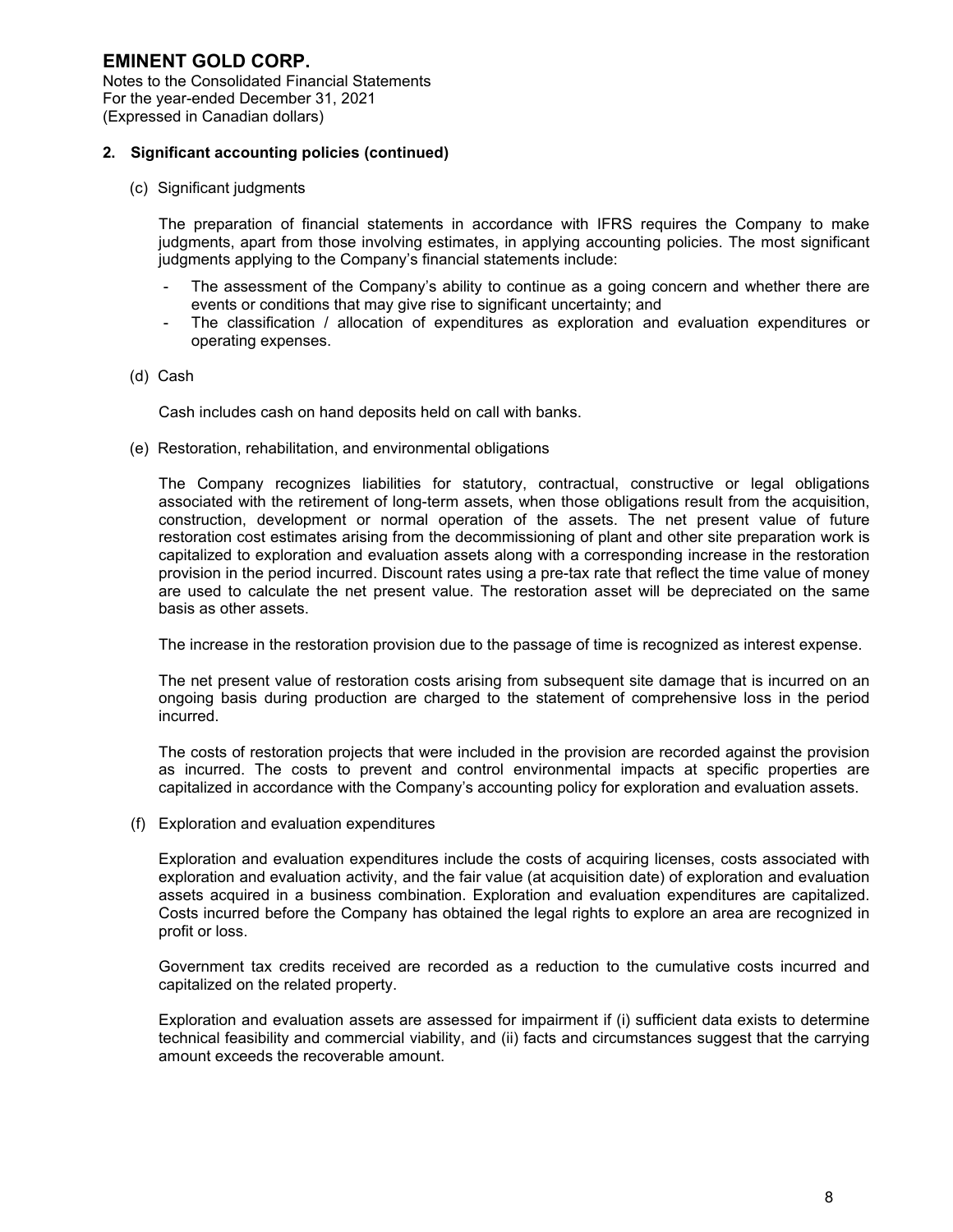Notes to the Consolidated Financial Statements For the year-ended December 31, 2021 (Expressed in Canadian dollars)

## **2. Significant accounting policies (continued)**

(f) Exploration and evaluation expenditures (continued)

Once the technical feasibility and commercial viability of the extraction of resources in an area of interest are demonstrable, exploration and evaluation assets attributable to that area of interest are first tested for impairment and then reclassified to mining property and development assets within property, plant and equipment.

Recoverability of the carrying amount of any exploration and evaluation assets is dependent on successful development and commercial exploitation, or alternatively, sale of the respective areas of interest.

(g) Farm outs

The Company does not record any expenditure made by the farmee on its account. It also does not recognize any gain or loss on its exploration and evaluation farm out arrangements but reallocates any costs previously capitalized in relation to the whole interest as relating to the partial interest retained and any consideration received directly from the farmee is credited against costs previously capitalized. If the consideration exceeds amounts previously capitalized, any excess is recorded in the statement of comprehensive loss.

(h) Income taxes

## *Current income tax*

Current income tax assets and liabilities for the current period are measured at the amount expected to be recovered from or paid to the taxation authorities. The tax rates and tax laws used to compute the amount are those that are enacted or substantively enacted, at the reporting date. Current income tax relating to items recognized directly in other comprehensive income or equity is recognized in other comprehensive income or equity and not in profit or loss. Management periodically evaluates positions taken in the tax returns with respect to situations in which applicable tax regulations are subject to interpretation and establishes provisions where appropriate.

#### *Deferred income tax*

Deferred income tax is provided using the asset and liability sheet method on temporary differences at the reporting date between the tax bases of assets and liabilities and their carrying amounts for financial reporting purposes. The carrying amount of deferred income tax assets is reviewed at the end of each reporting period and recognized only to the extent that it is probable that sufficient taxable profit will be available to allow all or part of the deferred income tax asset to be utilized. Deferred income tax assets and liabilities are measured at the tax rates that are expected to apply to the year when the asset is realized or the liability is settled, based on tax rates (and tax laws) that have been enacted or substantively enacted by the end of the reporting period. Deferred income tax assets and deferred income tax liabilities are offset, if a legally enforceable right exists to set off current tax assets against current income tax liabilities and the deferred income taxes relate to the same taxable entity and the same taxation authority.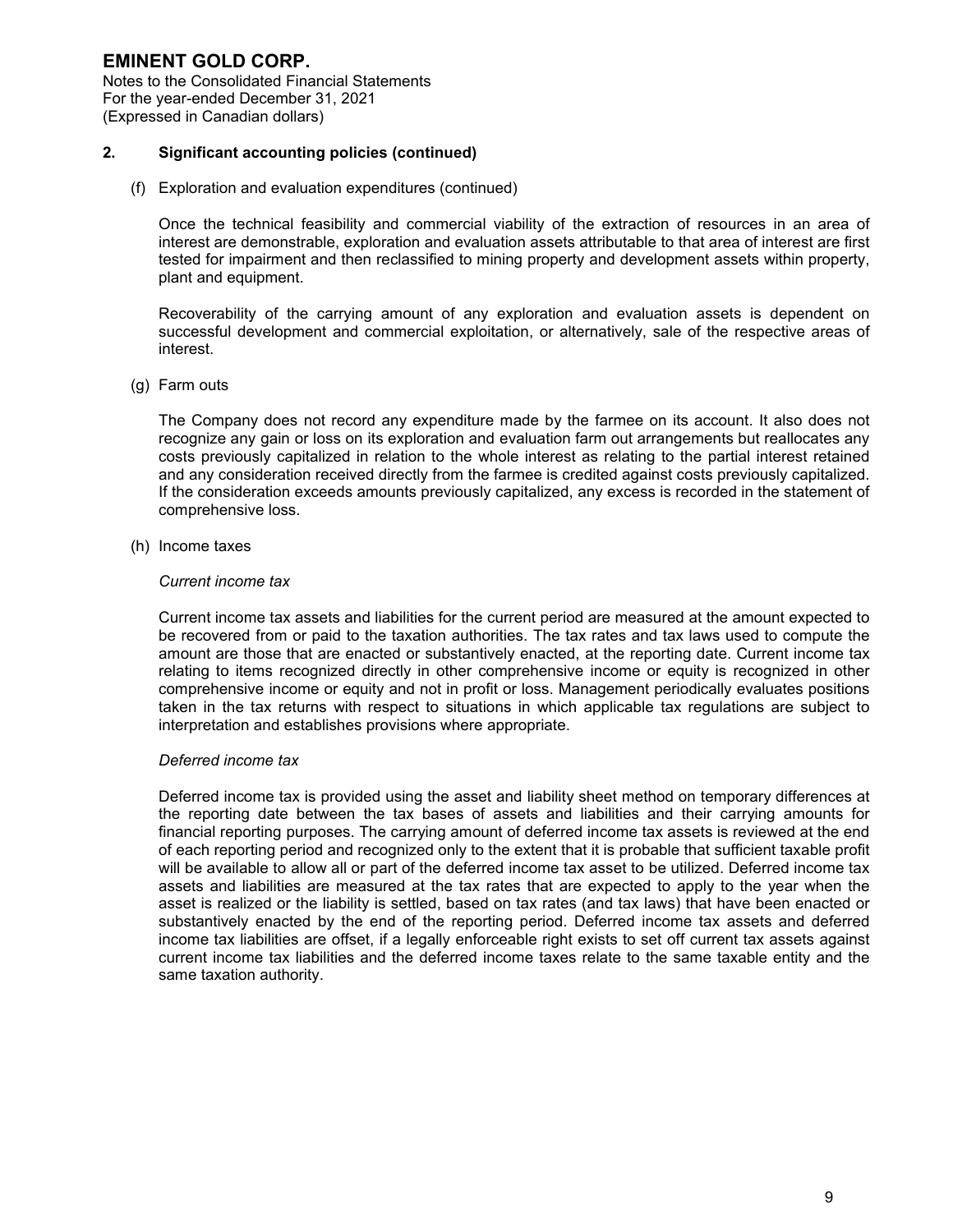Notes to the Consolidated Financial Statements For the year-ended December 31, 2021 (Expressed in Canadian dollars)

## **2. Significant accounting policies (continued)**

(i) Flow-through shares

The resource expenditure deductions for income tax purposes related to exploration and development activities funded by flow-through share arrangements are renounced to investors in accordance with Canadian tax legislation. On issuance, any premium recorded on the flow-through share, being the difference in price over a common share with no tax attributes, is recognized as a liability. As expenditures are incurred, the deferred income tax liability associated with the renounced tax deductions is recognized through profit or loss with a pro-rata portion of the deferred premium.

## (j) Financial instruments

- (i) Financial assets
	- (i) Classification

The Company classifies its financial instruments in the following categories: at fair value through profit and loss ("FVTPL"), at fair value through other comprehensive income (loss) ("FVTOCI") or at amortized cost. The Company determines the classification of financial assets at initial recognition. The classification of debt instruments is driven by the Company's business model for managing the financial assets and their contractual cash flow characteristics. Equity instruments that are held for trading are classified as FVTPL. For other equity instruments, on the day of acquisition the Company can make an irrevocable election (on an instrument-by-instrument basis) to designate them as at FVTOCI. Financial liabilities are measured at amortized cost, unless they are required to be measured at FVTPL (such as instruments held for trading or derivatives) or if the Company has opted to measure them at FVTPL.

The following table shows the classification of financial instruments under IFRS 9:

| <b>Financial assets/liabilities</b> | <b>Classification</b> |
|-------------------------------------|-----------------------|
| Cash                                | <b>FVTPI</b>          |
| <b>Receivables</b>                  | Amortized cost        |
| Accounts payable                    | Amortized cost        |

#### (ii) Measurement

Financial assets and liabilities at amortized cost

Financial assets and liabilities at amortized cost are initially recognized at fair value plus or minus transaction costs, respectively, and subsequently carried at amortized cost less any impairment.

Financial assets and liabilities at FVTPL

Financial assets and liabilities carried at FVTPL are initially recorded at fair value and transaction costs are expensed in the statements of net (loss) income. Realized and unrealized gains and losses arising from changes in the fair value of the financial assets and liabilities held at FVTPL are included in the statements of net (loss) income in the period in which they arise.

#### Debt investments at FVOCI

These assets are subsequently measured at fair value. Interest income calculated using the effective interest method, foreign exchange gains and losses and impairment are recognised in profit or loss. Other net gains and losses are recognised in OCI. On derecognition, gains and losses accumulated in OCI are reclassified to profit or loss.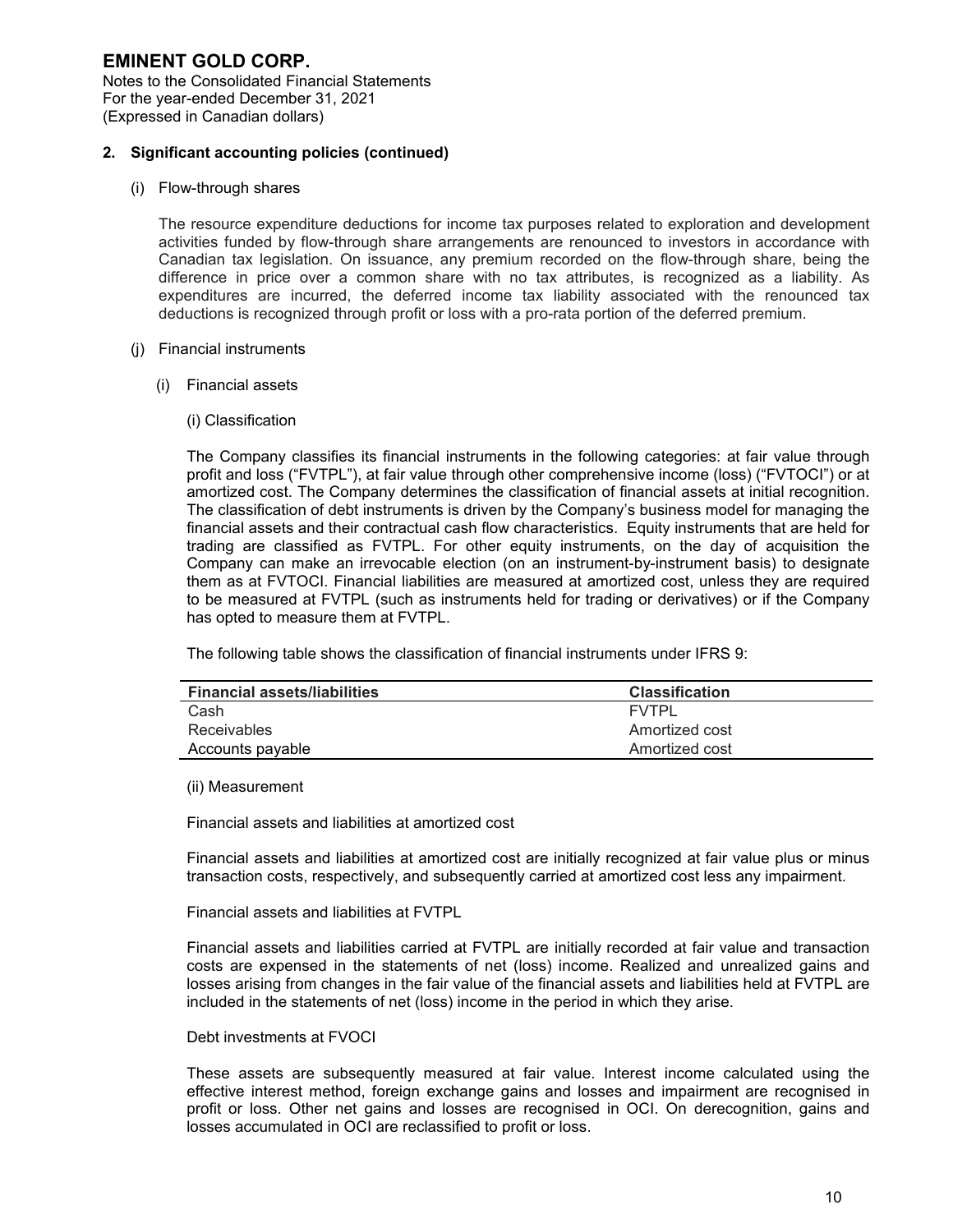Notes to the Consolidated Financial Statements For the year-ended December 31, 2021 (Expressed in Canadian dollars)

## **2. Significant accounting policies (continued)**

- (j) Financial instruments (continued)
	- (i) Financial assets (continued)

Equity investments at FVOCI

These assets are subsequently measured at fair value. Dividends are recognised as income in profit or loss unless the dividend clearly represents a recovery of part of the cost of the investment. Other net gains and losses are recognised in OCI and are never reclassified to profit or loss.

(iii) Impairment of financial assets at amortized cost

The Company recognizes a loss allowance for expected credit losses on financial assets that are measured at amortized cost. At each reporting date, the Company measures the loss allowance for the financial asset at an amount equal to the lifetime expected credit losses if the credit risk on the financial asset has increased significantly since initial recognition. If at the reporting date, the financial asset has not increased significantly since initial recognition, the Company measures the loss allowance for the financial asset at an amount equal to the twelve month expected credit losses. The Company shall recognize in the statements of net (loss) income, as an impairment gain or loss, the amount of expected credit losses (or reversal) that is required to adjust the loss allowance at the reporting date to the amount that is required to be recognized.

(iv) Derecognition

#### Financial assets

The Company derecognizes financial assets only when the contractual rights to cash flows from the financial assets expire, or when it transfers the financial assets and substantially all of the associated risks and rewards of ownership to another entity.

#### Financial liabilities

The Company derecognizes a financial liability when its contractual obligations are discharged or cancelled, or expire. The Company also derecognizes a financial liability when the terms of the liability are modified such that the terms and  $\overline{\phantom{a}}$  or cash flows of the modified instrument are substantially different, in which case a new financial liability based on the modified terms is recognized at fair value. Gains and losses on derecognition are recognized in profit or loss.

(k) Share capital

Common shares are classified as equity. Transaction costs directly attributable to the issue of common shares and stock options are recognized as a deduction from equity, net of any tax effects.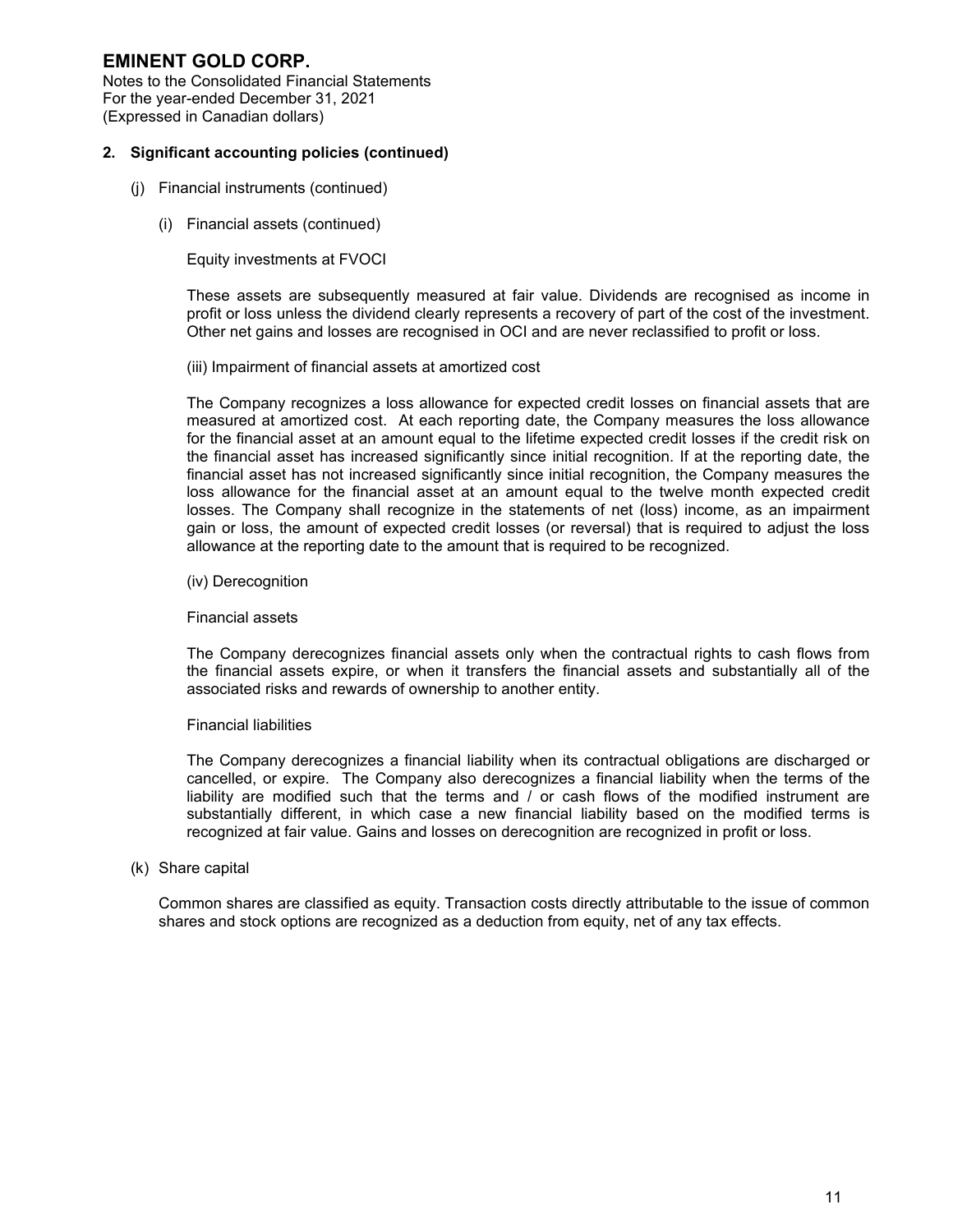Notes to the Consolidated Financial Statements For the year-ended December 31, 2021 (Expressed in Canadian dollars)

### **2. Significant accounting policies (continued)**

(l) Loss per share

Basic loss per share is calculated by dividing net loss attributable to common shareholders of the Company by the weighted average number of common shares outstanding during the reporting period. Diluted loss per share is determined by adjusting the net loss attributable to common shares and the weighted average number of common shares outstanding, for the effects of all dilutive potential common shares.

(m) Share-based payments

Share-based payments to employees are measured at the fair value of the instruments issued and amortized over the vesting periods. Share-based payments to non-employees are measured at the fair value of goods or services received or the fair value of the equity instrument issued, if it is determined the fair value of the goods or services cannot be reliably measured, and are recorded at the date the goods or services are received. The corresponding amount is credited to the share-based payment reserve. The fair value of options is determined using the Black-Scholes Option Pricing Model. The number of shares and options expected to vest is reviewed and adjusted at the end of each reporting period such that the amount recognized for services received as consideration for the equity instruments granted, shall be based on the number of equity instruments that eventually vest.

(n) Accounting standards issued but not yet effective

Accounting standards or amendments to existing accounting standards that have been issued and have future effective dates are either not applicable or are not expected to have a significant impact on the Company's financial statements.

# **3. Receivable**

|            |    | 2021<br>24<br>December<br>ື | 2020<br>24<br>December<br>J |        |  |
|------------|----|-----------------------------|-----------------------------|--------|--|
| receivable | æ  | 29.695                      | æ                           | 22,265 |  |
| دت         | ۰D | ∠◡                          | Œ                           |        |  |

# **4. Exploration and evaluation assets**

#### *Hot Springs Property*

On April 20, 2020, the Company entered into an option agreement to acquire a 100% interest in the Hot Springs Property in the Humboldt County of Nevada, USA. In order to acquire the option, the Company is required to make payments of USD \$136,140, issue 1,650,000 common shares and make a final balloon payment of USD\$1,500,000 on the fifth anniversary. The balloon payment may be made in cash or stock, at the Company discretion. The optionor maintain a 2% net smelter royalty which may be purchased by the Company in 0.1% increments for USD\$100,000 per each 0.1% increment to a maximum of 1% for USD\$1,000,000.

During the year ended December 31, 2020, the Company staked additional claims adjacent to the property subject to the option terms at a cost of \$51,639.

During the year ended December 31, 2021, the Company capitalized \$146,897 (2020 – \$39,140) of other costs as acquisition costs.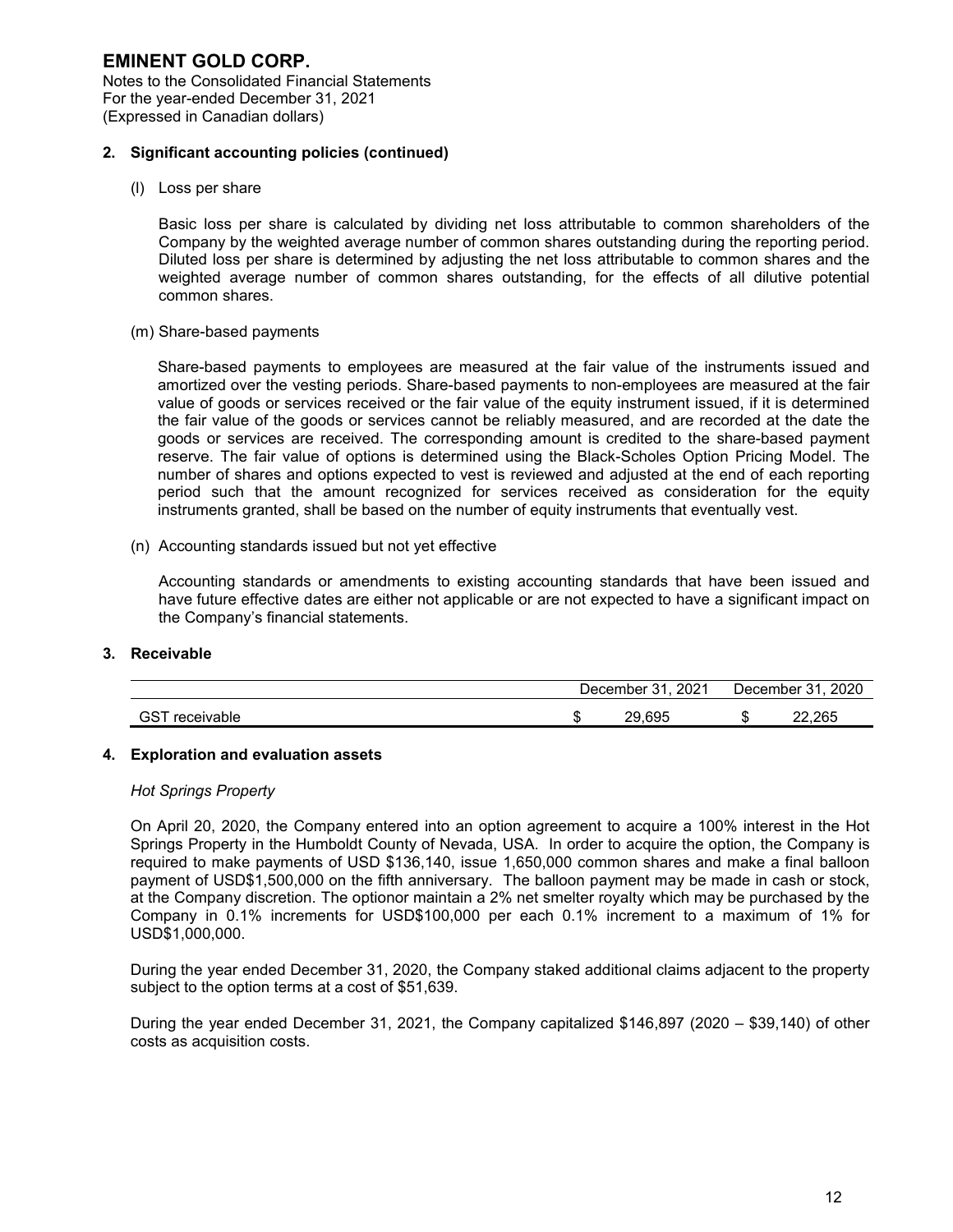Notes to the Consolidated Financial Statements For the year-ended December 31, 2021 (Expressed in Canadian dollars)

### **4. Exploration and evaluation assets (continued)**

*Hot Springs Property (continued)*

A summary of payments is outlined below:

| Latest Payment Date       | Cash                | <b>Shares</b>    | Balloon payment          |
|---------------------------|---------------------|------------------|--------------------------|
| <b>Effective Date</b>     | USD \$36,140 (paid) | 100,000 (issued) |                          |
| <b>First Anniversary</b>  | USD \$25,000 (paid) | 150,000 (issued) |                          |
| Second Anniversary        | USD \$25,000 *      | 300,000 *        | $\overline{\phantom{0}}$ |
| <b>Third Anniversary</b>  | USD \$25,000        | 300,000          |                          |
| <b>Fourth Anniversary</b> | USD \$25,000        | 300,000          |                          |
| <b>Fifth Anniversary</b>  |                     | 500,000          | USD \$1,500,000          |
| Total                     | USD\$136,140        | 1,650,000        | USD \$1,500,000          |

\*paid/issued subsequent to the year end (Note 11).

## *Weepah*

On December 14, 2020 the Company entered into an option agreement to acquire a 100% interest in the Weepah claims in Esmeralda County, Nevada, USA. In order to acquire the option, the Company is required to make payments of US \$1,000,000, and issue 500,000 common shares. The Company issued to a finder 5,000 common shares with a fair value of \$3,150 and will pay US\$5,000 in cash. The optionor maintain a 3% net smelter royalty on the Nevada. The Company may make cumulative payments of US\$2,500,000 to reduce the royalties payable on the entirety of the property to 2%. During the year ended December 31, 2020, the Company paid one optionor US\$12,540 for the claims and paid US\$10,000 for the royalty. During the year ended December 31, 2021, the Company paid an annual royalty of US\$25,000 for both optionors.

During the year ended December 31, 2021, the Company capitalized \$122,489 of other costs as acquisition costs.

A summary of payments is outlined below:

| Latest Payment Date         | Cash                      | <b>Shares</b>       |
|-----------------------------|---------------------------|---------------------|
| <b>Effective Date</b>       | USD<br>\$50,000<br>(paid) |                     |
| 5 days of exchange approval | $\overline{\phantom{0}}$  | 50,000<br>(issued)  |
| <b>First Anniversary</b>    | USD \$100,000<br>(paid)   | (issued)<br>100,000 |
| <b>Second Anniversary</b>   | USD \$200,000             | 150,000             |
| <b>Third Anniversary</b>    | USD \$250,000             | 200,000             |
| <b>Fourth Anniversary</b>   | USD \$400,000             | -                   |
| Total                       | USD\$1,000,000            | 500,000             |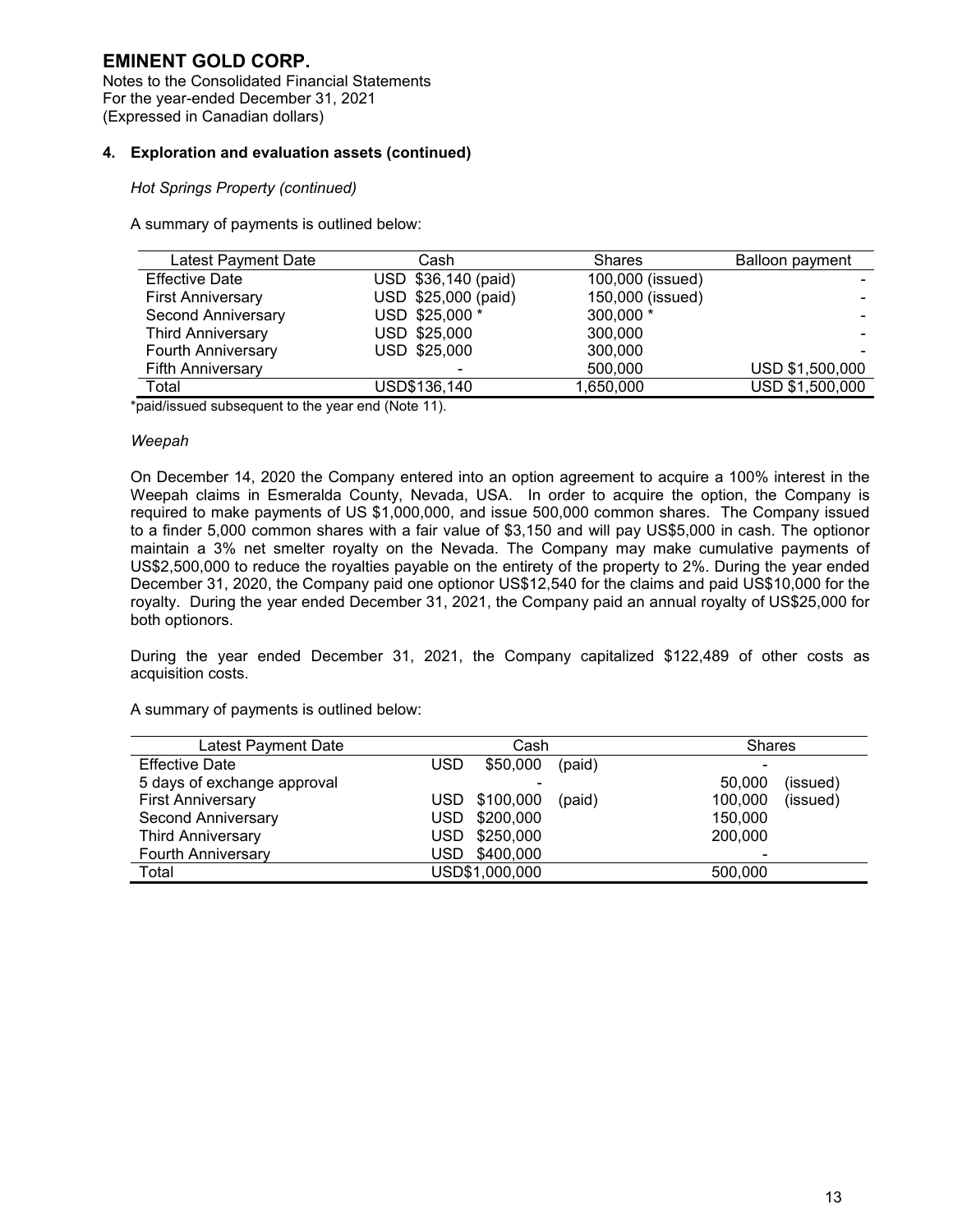Notes to the Consolidated Financial Statements For the year-ended December 31, 2021 (Expressed in Canadian dollars)

### **4. Exploration and evaluation assets (continued)**

## *Spanish Moon District*

On January 27, 2021, the Company entered into option agreements to acquire 100% of the Spanish Moon Property and 87.5% of the Barcelona Property, collectively known as the Spanish Moon District, by making cumulative cash payments of USD\$1,395,000 and issuing 1,250,000 common shares. There optionors maintain a net smelter royalty of 3% on the property which may be reduced to 2% by making cumulative payments of US\$1.0 million. The Company is responsible for Property holding costs during the duration of the option agreement.

During the year ended December 31, 2021, the Company capitalized \$59,414 of other costs as acquisition costs.

A summary of payments on the Spanish Moon property is outlined below:

|                             | Cash      |         |               |          |
|-----------------------------|-----------|---------|---------------|----------|
| Latest Payment Date         | (USD)     |         | <b>Shares</b> |          |
| <b>Effective Date</b>       | \$50,000  | (paid)  |               |          |
| 5 days of exchange approval |           |         | 150,000       | (issued) |
| <b>First Anniversary</b>    | \$75,000  | $^\ast$ | 150,000       |          |
| <b>Second Anniversary</b>   | \$125,000 |         | 200,000       |          |
| <b>Third Anniversary</b>    | \$250,000 |         | 250,000       |          |
| <b>Fourth Anniversary</b>   | \$250,000 |         |               |          |
| Total                       | \$750,000 |         | 750,000       |          |

\*paid/issued subsequent to the year end (Note 11).

#### A summary of payments on the Barcelona property is outlined below:

|                             | Cash      |        |               |          |
|-----------------------------|-----------|--------|---------------|----------|
| Latest Payment Date         | (USD)     |        | <b>Shares</b> |          |
| <b>Effective Date</b>       | \$20,000  | (paid) | -             |          |
| 5 days of exchange approval |           |        | 50,000        | (issued) |
| <b>First Anniversary</b>    | \$25,000  | *      | 50,000        |          |
| <b>Second Anniversary</b>   | \$25,000  |        | 100,000       |          |
| <b>Third Anniversary</b>    | \$25,000  |        | 100,000       |          |
| <b>Fourth Anniversary</b>   | \$25,000  |        | 200,000       |          |
| <b>Firth Anniversary</b>    | \$525,000 |        | ۰             |          |
| Total                       | \$645,000 |        | 500,000       |          |

\*paid/issued subsequent to the year end (Note 11).

#### *Gilbert South*

On June 24, 2021 the Company entered into an option agreement to acquire a 100% interest in the Gilbert South Project in Nevada, USA. In order to acquire the option, the Company is required to make payments of US \$875,000, issue 500,000 common shares and incur US \$100,000 in expenditures.

During the year ended December 31, 2021, the Company capitalized \$58,399 of other costs as acquisition costs.

#### A summary of payments is outlined below:

| Latest Payment Date       | Cash |                 | <b>Shares</b>  |          |
|---------------------------|------|-----------------|----------------|----------|
| <b>Effective Date</b>     | USD  | \$25,000 (paid) | 50,000         | (issued) |
| <b>First Anniversary</b>  | USD. | \$50,000        | 100,000        |          |
| Second Anniversary        |      | USD \$100,000   | 150,000        |          |
| <b>Third Anniversary</b>  |      | USD \$100,000   | 200,000        |          |
| <b>Fourth Anniversary</b> |      | USD \$100,000   | ۰              |          |
| <b>Firth Anniversary</b>  | USD- | \$500,000       | $\blacksquare$ |          |
| Total                     | USD- | \$875,000       | 500,000        |          |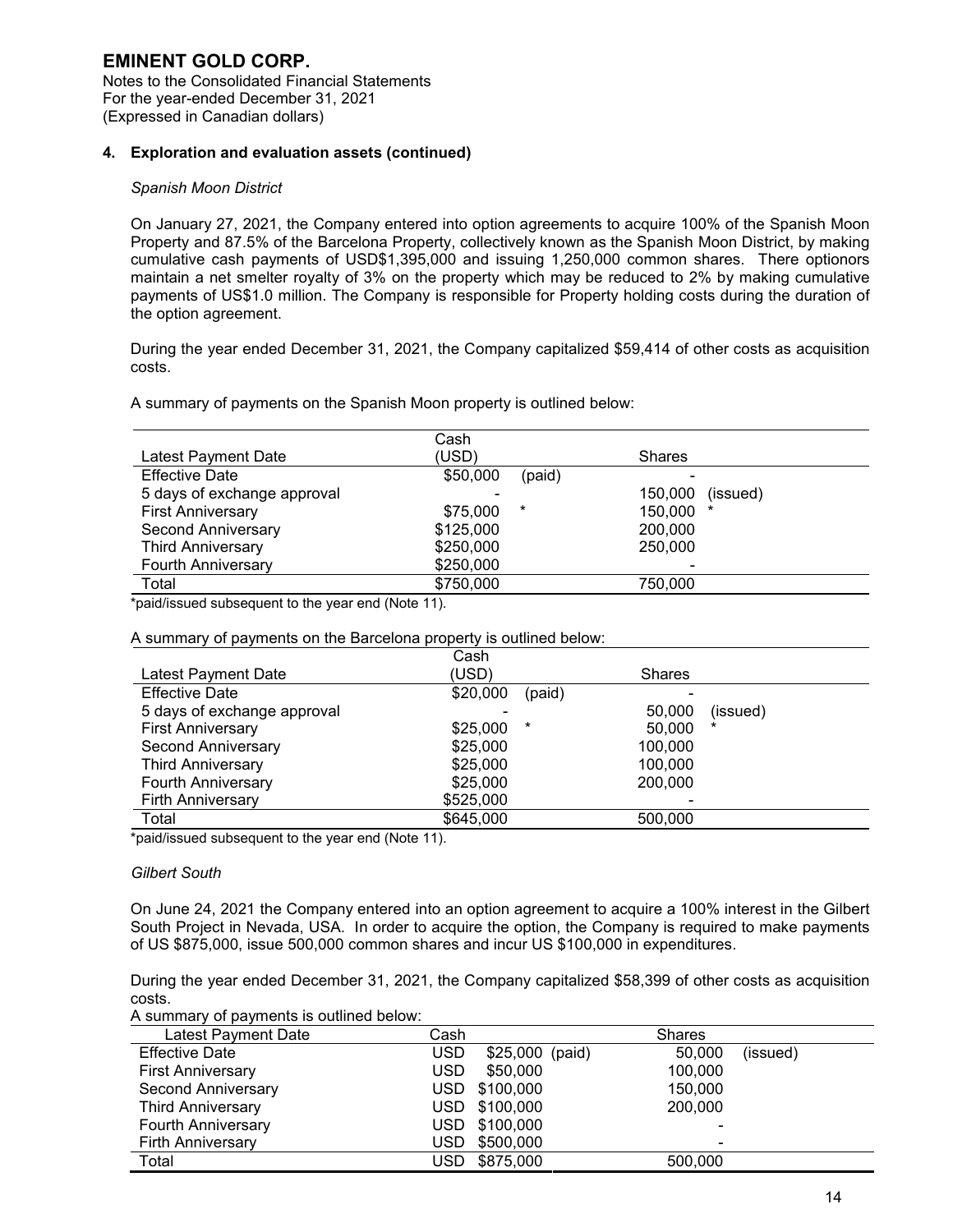Notes to the Consolidated Financial Statements For the year-ended December 31, 2021 (Expressed in Canadian dollars)

# **4. Exploration and evaluation assets (continued)**

Costs incurred with respect to the properties are summarized below:

|                                                                 | <b>Hot Springs</b> | Weepah        | <b>Spanish Moon</b><br><b>District</b> | <b>Gilbert</b><br><b>South</b> | <b>Total</b>    |
|-----------------------------------------------------------------|--------------------|---------------|----------------------------------------|--------------------------------|-----------------|
| <b>Acquisition Costs</b>                                        |                    |               |                                        |                                |                 |
| Balance, December 31, 2019                                      | \$                 | \$            | \$                                     | \$                             | S               |
| Additions                                                       | 157,908            | 127,410       | 49,139                                 |                                | 334,457         |
| Balance, December 31, 2020                                      | 157,908            | 127,410       | 49,139                                 |                                | 334,457         |
| Additions                                                       | 298,540            | 310,809       | 282,929                                | 132,407                        | 1,024,685       |
| Balance, December 31, 2021                                      | 456,448            | 438,219       | 332,068                                | 132,407                        | 1,359,142       |
| <b>Deferred Exploration Costs</b><br>Balance, December 31, 2019 |                    |               |                                        |                                |                 |
| Consulting (Note 8)                                             | 167,213            | 6,255         |                                        |                                | 173,468         |
| Claim maintenance                                               | 76.022             |               |                                        |                                | 76,022          |
| Rock Sampling                                                   | 77,789             |               |                                        |                                | 77,789          |
| Assays                                                          | 106.462            |               |                                        |                                | 106,462         |
| Other                                                           | 15,369             |               |                                        |                                | 15,369          |
| Balance, December 31, 2020                                      | 442,855            | 6,255         |                                        |                                | 449,110         |
| Consulting (Note 8)                                             | 45,550             | 181,858       | 194,886                                | 123,642                        | 545,936         |
| Analytics                                                       | 11,780             | 25,000        | 6,061                                  | 165,348                        | 208,189         |
| Drilling preparation                                            | 43,868             |               |                                        |                                | 43,868          |
| Rock Sampling                                                   |                    | 114,535       |                                        |                                | 114,535         |
| Geophysics                                                      | 124,162            |               |                                        |                                | 124,162         |
| Assays                                                          |                    | 208.892       | 76.083                                 | 111,187                        | 396,162         |
| Other                                                           | 16,518             | 28,023        | 43,094                                 | 23,371                         | 111,006         |
| Balance, December 31, 2021                                      | 684,733            | 564,563       | 320,124                                | 423,548                        | 1,992,968       |
| Total                                                           |                    |               |                                        |                                |                 |
| Balance, December 31, 2020                                      | 600,763<br>\$      | 133,665<br>\$ | \$<br>49,139                           | \$                             | 783,567<br>\$   |
| Balance, December 31, 2021                                      | \$<br>1,141,181    | \$1,002,782   | \$<br>652,192                          | \$<br>555,955                  | \$<br>3,352,110 |

# **5. Accounts payable and accrued liabilities**

|                            | December 31,<br>2021 | December 31,<br>2020 |         |  |
|----------------------------|----------------------|----------------------|---------|--|
| Accounts payable (Note 8)  | 259.866              |                      | 94,754  |  |
| <b>Accrued liabilities</b> | 18.000               |                      | 38,870  |  |
|                            | 277.866              |                      | 133,624 |  |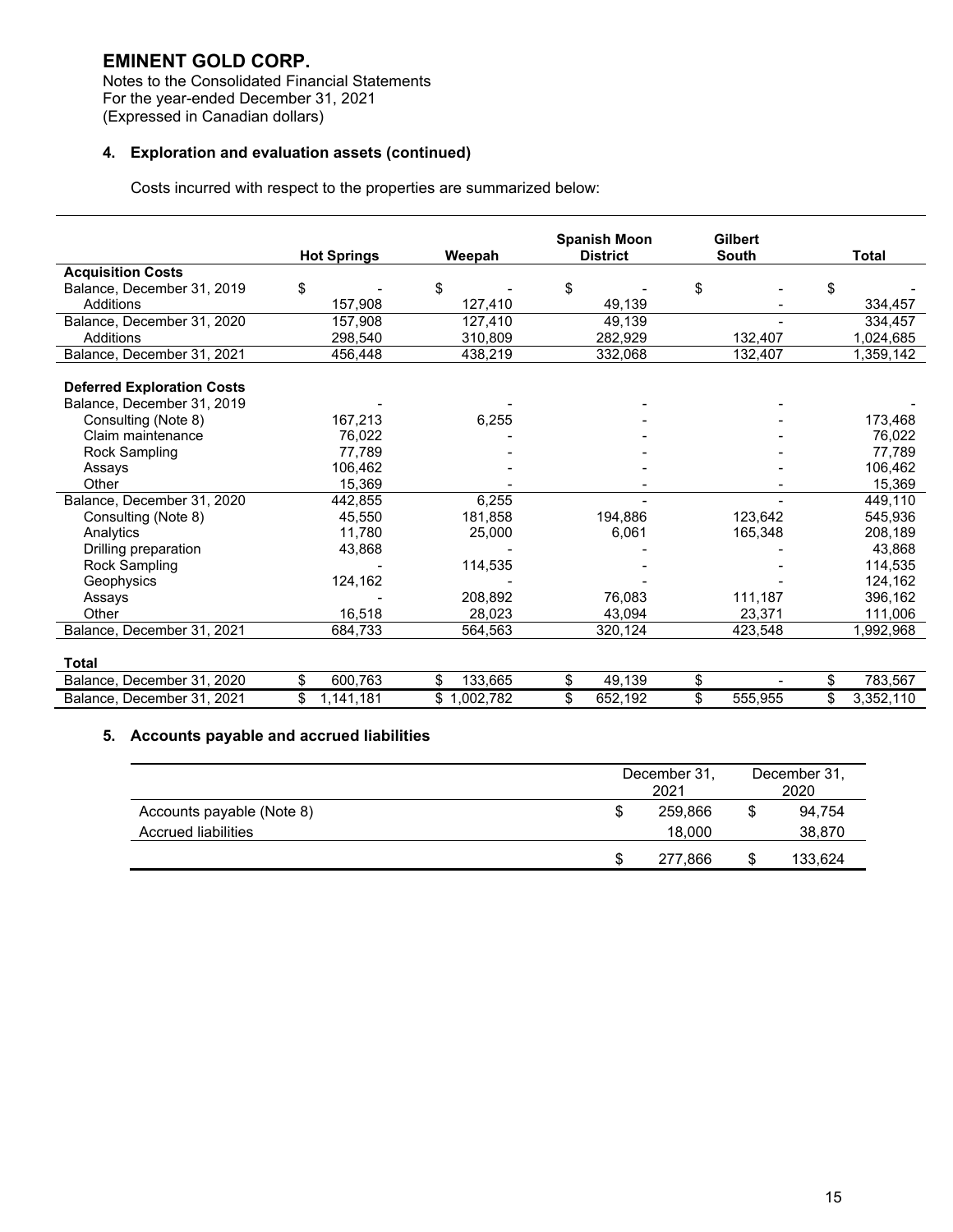Notes to the Consolidated Financial Statements For the year-ended December 31, 2021 (Expressed in Canadian dollars)

# **6. Income taxes**

A reconciliation of the expected income tax recovery to the actual income tax recovery is as follows:

|                                                                                | Year Ended<br>December 31,<br>2021 |   | Year Ended<br>December 31,<br>2020 |
|--------------------------------------------------------------------------------|------------------------------------|---|------------------------------------|
| Net loss before income taxes                                                   | (1,212,855)                        |   | \$(1,272,588)                      |
| Statutory tax rate                                                             | 27.0%                              |   | 27.0%                              |
| Expected income tax recovery at the statutory tax rate<br>Non-deductible items | \$<br>(327, 471)<br>64.798         | S | (343, 599)<br>223,196              |
| Share Issue cost                                                               | (23,998)                           |   | (14, 399)                          |
| Deferred tax assets not recognized                                             | 286,671                            |   | 134,802                            |
| Income tax recovery                                                            | ۰                                  |   |                                    |

Details of deferred tax assets and liabilities are as follows:

|                                   | December 31,<br>2021 |           |    | December 31,<br>2020 |  |  |
|-----------------------------------|----------------------|-----------|----|----------------------|--|--|
| Exploration and evaluation assets | \$                   | 154.305   | \$ | 82,565               |  |  |
| Share issuance costs              |                      | 31,459    |    | 15,512               |  |  |
| Loss carry-forwards               |                      | 583,585   |    | 384,602              |  |  |
| Total                             |                      | 769.349   |    | 482.679              |  |  |
| Valuation allowance               |                      | (769,349) |    | (482, 679)           |  |  |
| Net deferred tax asset            | \$                   |           |    |                      |  |  |

Management has determined that there is insufficient likelihood of recovery to record a benefit arising from potential tax assets. Accordingly, a 100% valuation allowance has been applied.

The tax pools relating to these deductible temporary differences expire as follows:

|           | Canadian        | Canadian      |
|-----------|-----------------|---------------|
|           | non-capital     | resource      |
|           | losses          | pools         |
| 2031      | \$<br>28,616    | \$            |
| 2032      | 183,287         | ۰             |
| 2033      | 178,157         | -             |
| 2034      | 163,344         | ۰             |
| 2035      | 149,460         |               |
| 2036      | 158,445         |               |
| 2037      | 100,529         |               |
| 2038      | 68,590          |               |
| 2039      | 83,382          |               |
| 2040      | 310,644         |               |
| 2041      | 736,972         |               |
| No expiry |                 | 305,795       |
|           | \$<br>2,161,426 | \$<br>305,795 |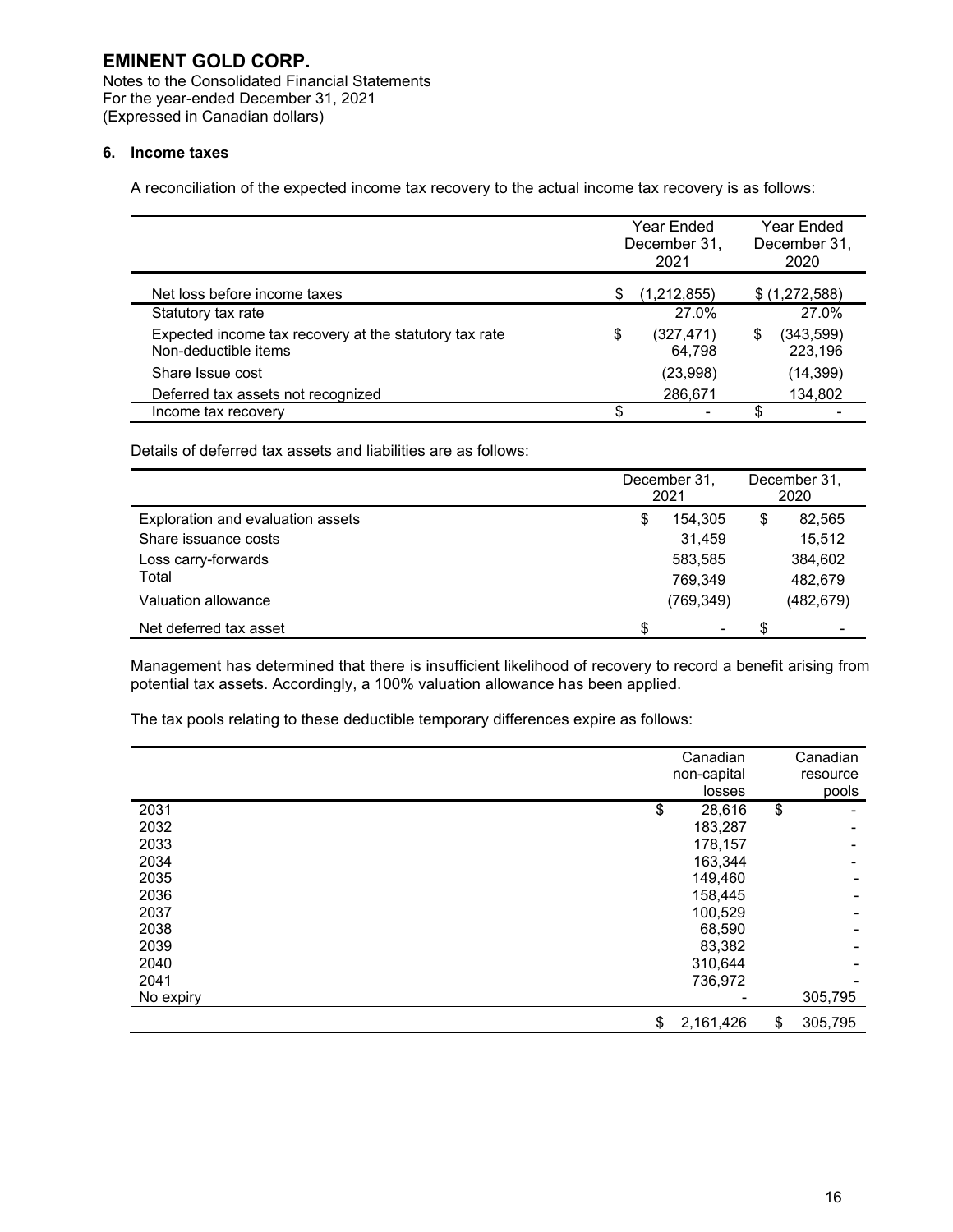Notes to the Consolidated Financial Statements For the year-ended December 31, 2021 (Expressed in Canadian dollars)

## **7. Share capital**

*Authorized share capital:*

Unlimited common shares without par value.

## *Issued and outstanding:*

At December 31, 2021, there were 41,072,738 common shares issued and fully paid common shares outstanding (December 31, 2020 – 36,185,880).

## *Shares issued during the year ended December 31, 2021*

On February 23, 2021, the Company issued 150,000 common shares with a fair value of \$102,000 in relation to the Spanish Moon District property acquisition (Note 4).

On April 14, 2021, the Company issued 50,000 common shares with a fair value of \$32,500 in relation to the Spanish Moon District (Note 4).

On April 16, 2021, the Company issued 150,000 common shares with a fair value of \$120,000 in relation to the Hot Springs Range property (Note 4).

On June 3, 2021, the Company issued 4,386,858 common shares for proceeds of \$3,070,801. The Company incurred share issuance costs of \$88,880 related to these share issuances.

On July 12, 2021, the Company issued 50,000 common shares with a fair value of \$42,500 in relation to the Gilbert South Property (Note 4).

On December 9, 2021, the Company issued 100,000 common shares with a fair value of \$61,000 in relation to the Weepah property acquisition (Note 4).

*Shares issued during the year-end December 31, 2020*

On April 20, 2020, the Company issued 100,000 common shares with a fair value of \$15,000 in relation to the Hot Springs property acquisition (Note 4).

On September 17, 2020, the Company issued 11,000,080 common shares for proceeds of \$2,200,016. The Company incurred share issuance costs of \$53,329 related to these share issuances.

On December 23, 2020, the Company issued 55,000 common shares with a fair value of \$34,650 in relation to the Weepah property acquisition (Note 4).

# *Options:*

On April 12, 2012, the directors of the Company adopted a Stock Option Plan (the "Plan"). The plan provides that, subject to the requirements of the Exchange, the aggregate number of securities reserved for issuance, set aside and made available for issuance under the 2013 Plan may not exceed 10% of the issued and outstanding shares of the Company at the time of granting of options. The number of common shares which may be reserved in any 12 month period for issuance to any one individual upon exercise of all stock options held by that individual may not exceed 5% of the issued and outstanding common shares of the Company at the time of grant. The number of common shares which may be reserved in any 12 months period for issuance to any one consultant may not exceed 2% of the issued and outstanding common shares and the maximum number of common shares which may be reserved in any 12 month period for the issuance to all persons engaged in investor relation activities may not exceed 2% of the issued and outstanding common shares of the Company. The 2013 Plan provides that options granted to any person engaged in investor relations activities will vest in stages over 12 months with no more than  $\mathcal{U}_4$ of the stock options vesting in any three month period.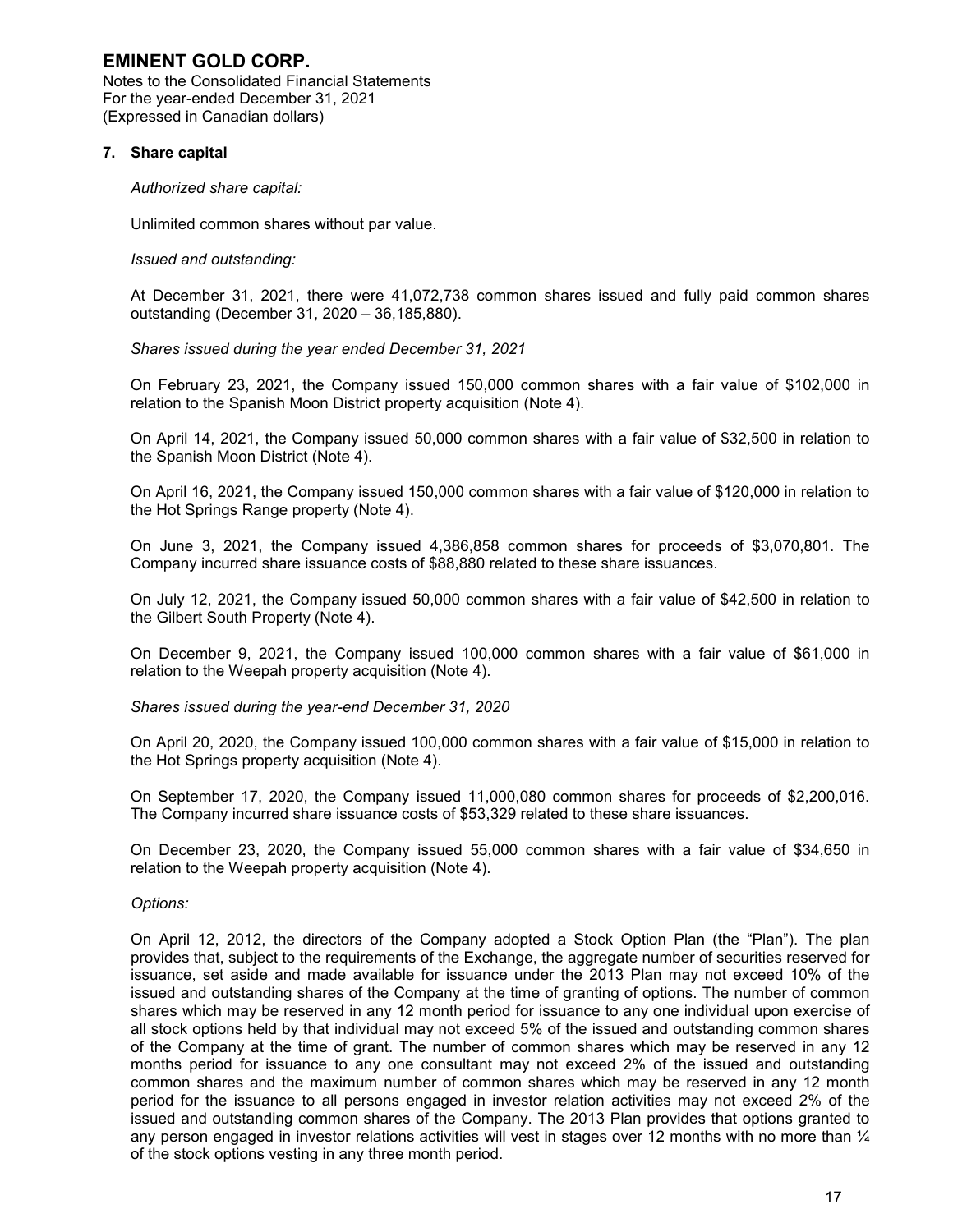Notes to the Consolidated Financial Statements For the year-ended December 31, 2021 (Expressed in Canadian dollars)

## **7. Share capital (continued)**

#### *Options (continued)*

During the year ended December 31, 2021, the Company granted 1,350,000 stock options to directors of the Company. Of the options that were granted, 300,000 vest immediately and 1,050,000 vest 1/3 every six months from the grant date. The Black-Scholes option pricing model inputs for the options granted are as follows:

| Grant<br><b>Date</b> | <b>Expirv</b><br><b>Date</b> | <b>Options</b><br><b>Granted</b> | <b>Exercise</b><br><b>Price</b> | <b>Risk-Free</b><br><b>Interest</b><br>Rate | <b>Expected</b><br>Life | <b>Volatility</b><br><b>Factor</b> | <b>Dividend</b><br>Yield | Fair<br>Value |
|----------------------|------------------------------|----------------------------------|---------------------------------|---------------------------------------------|-------------------------|------------------------------------|--------------------------|---------------|
| March 18,            | March 18.                    |                                  |                                 |                                             |                         |                                    |                          |               |
| 2021                 | 2026                         | 150.000                          | \$0.79                          | 0.99%                                       | 5 years                 | 79%                                |                          | \$0.50        |
| June 30,             | June 30.                     |                                  |                                 |                                             |                         |                                    |                          |               |
| 2021                 | 2026                         | 150.000                          | \$0.95                          | 0.97%                                       | 5 years                 | 73%                                |                          | \$0.57        |
| November             | November                     |                                  |                                 |                                             |                         |                                    |                          |               |
| 11.2021              | 11.2026                      | 1.050.000                        | \$0.75                          | 1.47%                                       | 5 years                 | 74%                                |                          | \$0.45        |

During the year-ended December 31, 2020, the Company granted 2,300,000 stock options to officers, directors and consultants of the Company. The options vest immediately. The Black-Scholes option pricing model inputs for the options granted are as follows:

| <b>Grant Date</b> | Expiry<br><b>Date</b> | <b>Options</b><br><b>Granted</b> | <b>Exercise</b><br><b>Price</b> | <b>Risk-Free</b><br><b>Interest</b><br>Rate | <b>Expected</b><br>Life | <b>Volatility</b><br><b>Factor</b> | <b>Dividend</b><br>Yield | Fair<br>Value |
|-------------------|-----------------------|----------------------------------|---------------------------------|---------------------------------------------|-------------------------|------------------------------------|--------------------------|---------------|
| September         | Sept 17.              |                                  |                                 |                                             |                         |                                    |                          |               |
| 17, 2020          | 2025                  | 2.200.000                        | \$0.25                          | 0.36%                                       | 5 years                 | 134%                               |                          | \$0.29        |
| October           | Oct 26.               |                                  |                                 |                                             |                         |                                    |                          |               |
| 26, 2020          | 2025                  | 100.000                          | \$0.45                          | 0.38%                                       | 5 Years                 | 135%                               |                          | \$0.39        |

The risk-free interest rate is based on the Canadian government bond rate for a similar term as the expected life of the stock options. The forfeiture rate assumption is based on historical results and the annualized volatility is based on comparable companies' historical share prices.

Total expenses arising from stock-based compensation recognized during the years ended December 31, 2021 and 2020 were \$239,990 and \$680,666, respectively, using the Black-Scholes option pricing model.

A continuity schedule of the Company's outstanding stock options for the years ended December 31, 2021 and 2020 is as follows:

|                                           | December 31, 2021            |                                       |              | December 31, 2020                     |                                       |              |  |
|-------------------------------------------|------------------------------|---------------------------------------|--------------|---------------------------------------|---------------------------------------|--------------|--|
|                                           | <b>Number</b><br>outstanding | Weighted<br>average<br>exercise price |              | <b>Number</b><br>outstanding          | Weighted<br>average exercise<br>price |              |  |
| Outstanding, beginning of year<br>Granted | 2.300.000<br>1,350,000       | \$                                    | 0.26<br>0.78 | $\overline{\phantom{0}}$<br>2,300,000 | \$                                    | 0.00<br>0.26 |  |
| Outstanding, end of period                | 3,650,000                    | \$                                    | 0.45         | 2,300,000                             | \$                                    | 0.26         |  |
| Exercisable, end of period                | 2,600,000                    | \$                                    | 0.33         | 2,300,000                             | \$                                    | 0.26         |  |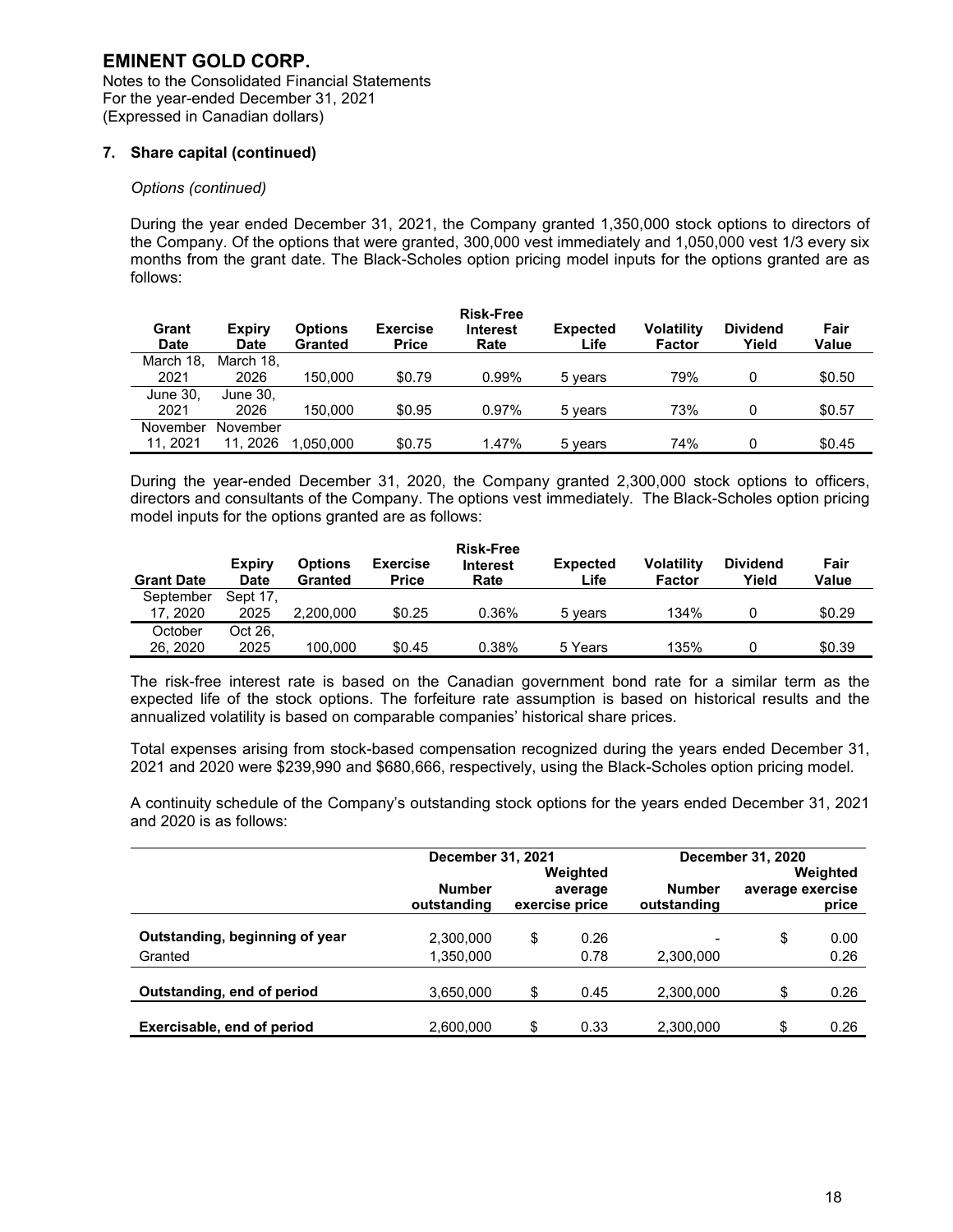# **EMINENT GOLD CORP. (formerly Navy Resources Corp.)**

Notes to Financial Statements For the year ended December 31, 2020 (Expressed in Canadian dollars)

## **7. Share capital (continued)**

#### *Options (continued)*

At December 31, 2021, the Company had outstanding stock options exercisable to acquire common shares of the Company as follows:

| <b>Expiry Date</b> | <b>Options</b><br><b>Outstanding</b> | <b>Exercise</b><br><b>Price</b> | Remaining<br><b>Contractual Life</b><br>(in years) | <b>Options</b><br><b>Exercisable</b> |
|--------------------|--------------------------------------|---------------------------------|----------------------------------------------------|--------------------------------------|
| September 17, 2025 | 2,200,000                            | 0.25<br>S                       | 3.72                                               | 2,200,000                            |
| October 26, 2025   | 100.000                              | 0.45                            | 3.82                                               | 100.000                              |
| March 18, 2026     | 150.000                              | 0.79                            | 4.21                                               | 150,000                              |
| June 30, 2026      | 150.000                              | 0.95                            | 4.50                                               | 150,000                              |
| November 11, 2026  | 1.050.000                            | 0.75                            | 4.87                                               | $\,$                                 |

## *Share-based payment reserve:*

The share-based payment reserve records items recognized as stock-based compensation expense and other share-based payments until such time that the stock options or warrants are exercised, at which time the corresponding amount will be transferred to share capital.

## **8. Related party transactions**

During the year ended December 31, 2021, the Company paid an officer and director \$90,000 (2020 - \$75,000) for consulting services and \$Nil (2020 - \$5,250) for rent, which are included in the statement of comprehensive loss.

During the year ended December 31, 2021, the Company paid an officer and director \$180,000 (2020 - \$215,000) for consulting services.

During the year ended December 31, 2021, the Company paid a director \$10,125 (2020 - \$Nil) for consulting services and \$17,707 (2020 - \$Nil) for exploration services, which are included in the statement of comprehensive loss.

During the year ended December 31, 2021, the Company paid a director \$103,050 which has been included in exploration and evaluation assets (2020 – \$Nil).

Included in stock-based compensation is \$184,748 (2020 - \$349,913) related to stock options granted to officers and directors.

Included in accounts payable is \$8,080 (2020 - \$30,866) owing to a director and an officer of the Company (Note 5).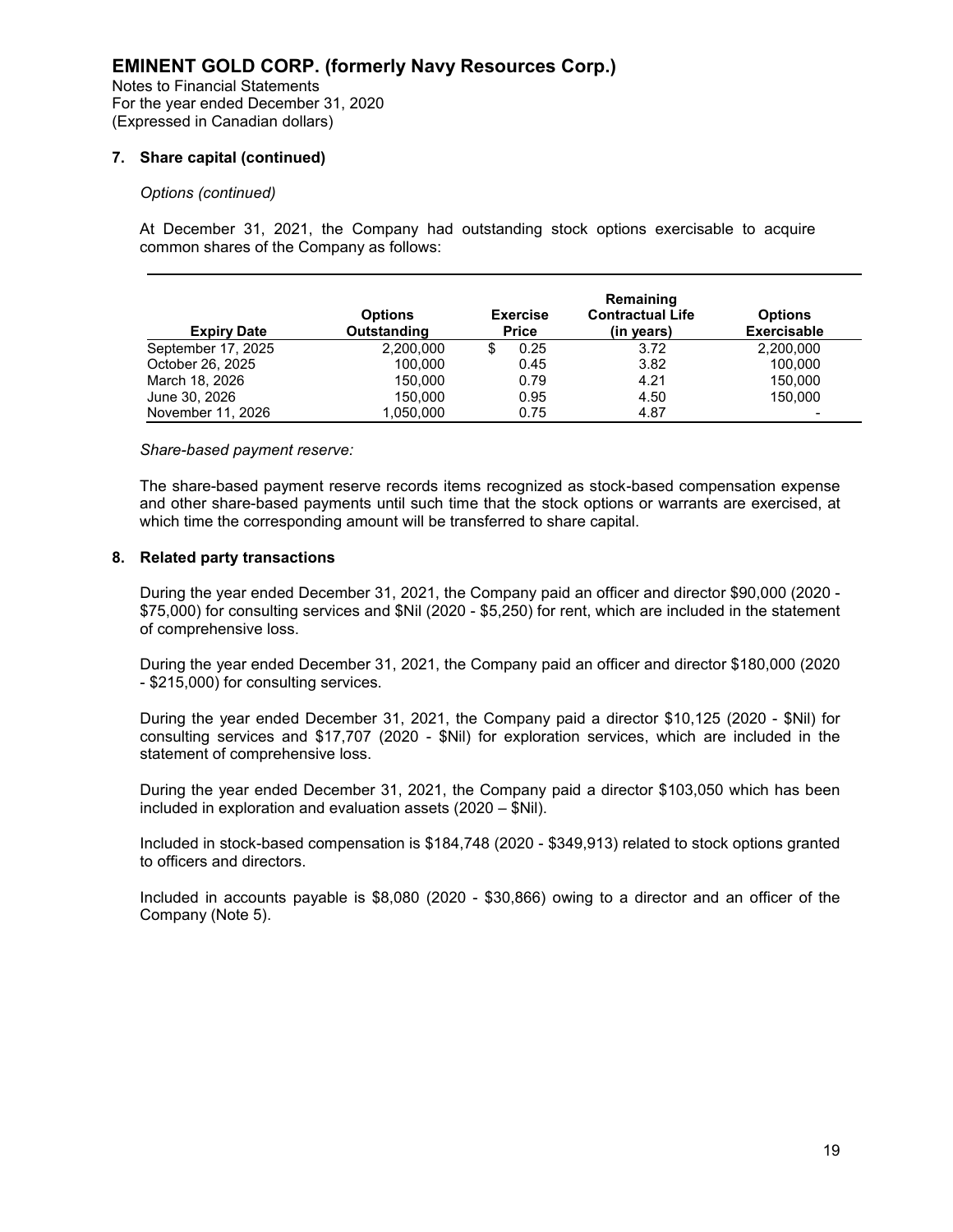# **EMINENT GOLD CORP. (formerly Navy Resources Corp.)**

Notes to Financial Statements For the year ended December 31, 2020 (Expressed in Canadian dollars)

## **9. Financial instruments and risks**

(a) Fair values

The fair values of cash and accounts payable approximate their carrying values due to the shortterm to maturities of these financial instruments.

Financial instruments measured at fair value are classified into one of three levels in the fair value hierarchy according to the relative reliability of the inputs used to estimate the fair values. The three levels of the fair value hierarchy are:

- Level 1 Unadjusted quoted prices in active markets for identical assets or liabilities;
- $\bullet$  Level 2 Inputs other than quoted prices that are observable for the asset or liability either directly or indirectly; and
- Level 3 Inputs that are not based on observable market data.

The Company's cash is measured at level 1.

(b) Interest rate risk

Interest rate risk is the risk that the fair value of future cash flows of a financial instrument will fluctuate because of changes in market interest rates. The Company is not exposed to interest rate risk.

(c) Credit risk

Credit risk is the risk that one party to a financial instrument will fail to discharge an obligation and cause the other party to incur a financial loss. The Company's primary exposure to credit risk is in its cash. The risk in cash is managed through the use of a major financial institution which has a high credit quality as determined by rating agencies. Credit risk is assessed as low.

(d) Foreign exchange rate risk

Foreign exchange risk is the risk that the fair values of future cash flows of a financial instrument will fluctuate because they are denominated in currencies that differ from the respective functional currency. The Company has operations in the USA and Canada; however its net monetary position in US dollars is minimal and therefore is not exposed to significant foreign exchange risk.

(e) Liquidity risk

Liquidity risk is the risk that the Company will not be able to meet its financial obligations as they become due. The Company requires funds to finance its business development activities. In addition, the Company needs to raise equity financing to carry out its exploration programs. There is no assurance that financing will be available or, if available, that such financings will be on terms acceptable to the Company. Liquidity risk is assessed as high.

(f) Price risk

The Company is exposed to price risk with respect to commodity prices. The Company's ability to raise capital to fund exploration and development activities is subject to risks associated with fluctuations in the market price of commodities.